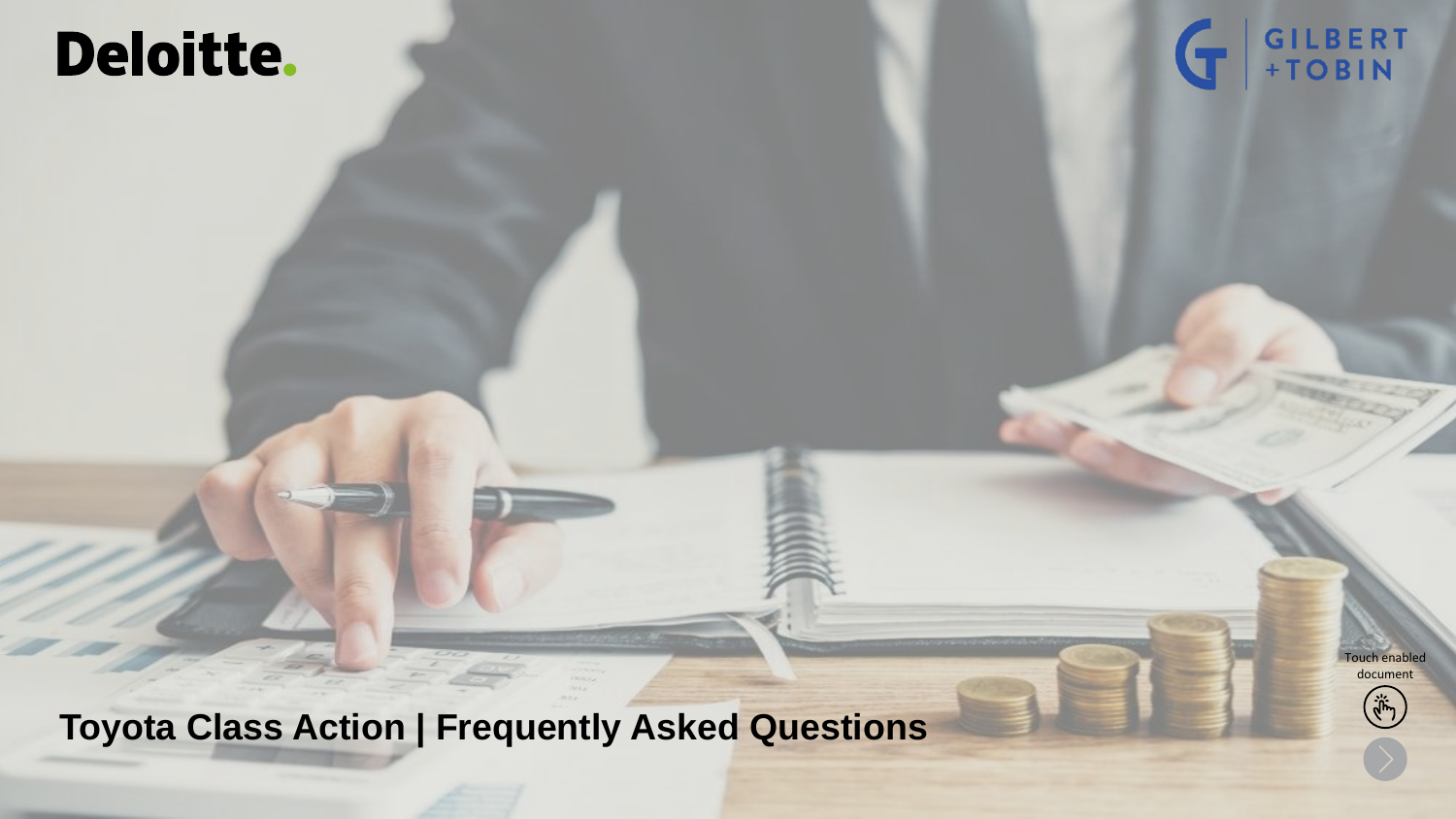| Contents                                                                                                                                                                                                                                                                                                                                                                                                                                                                                                                                        | Legend / Section: | 1. Background &<br>Overview                                                                                | 2. Relevant Vehicles &<br><b>Group Members</b> |       | 3. Judgement & Claims          | 4. Who is involved in<br>5. Other Queries<br>running the Toyota<br>Class Action? |                |
|-------------------------------------------------------------------------------------------------------------------------------------------------------------------------------------------------------------------------------------------------------------------------------------------------------------------------------------------------------------------------------------------------------------------------------------------------------------------------------------------------------------------------------------------------|-------------------|------------------------------------------------------------------------------------------------------------|------------------------------------------------|-------|--------------------------------|----------------------------------------------------------------------------------|----------------|
|                                                                                                                                                                                                                                                                                                                                                                                                                                                                                                                                                 |                   |                                                                                                            |                                                | Page  |                                |                                                                                  | Page           |
| How to use this document:                                                                                                                                                                                                                                                                                                                                                                                                                                                                                                                       | 01                | What is a class action?                                                                                    |                                                | 4     | 12 <sup>°</sup><br>damages?    | I've already sold my Toyota vehicle. Will I receive any                          | 19             |
| This document is intended to help<br>address any relevant questions<br>that you may have in respect of<br>the Toyota class action and has<br>been split into categories of<br>common queries (see Legend<br>above).                                                                                                                                                                                                                                                                                                                             | 02                | What is the Toyota class action about?                                                                     |                                                | 5     | 13                             | Who is conducting the Toyota class action?                                       | 21             |
|                                                                                                                                                                                                                                                                                                                                                                                                                                                                                                                                                 | 03                | What is happening now?                                                                                     |                                                | 6     | 14                             | Who is Balance Legal Capital?                                                    | 22             |
| For ease of access, the index of<br>questions (right) has been set up<br>with hyperlinks that allow you to<br>navigate to the relevant section<br>efficiently. To access the<br>hyperlinks, click on the relevant<br>question.                                                                                                                                                                                                                                                                                                                  | 04                | Which Toyota vehicles are affected?                                                                        |                                                | 8     | 15                             | Who is Deloitte and what is their role?                                          | 23             |
|                                                                                                                                                                                                                                                                                                                                                                                                                                                                                                                                                 | 05                | Am I a group member?                                                                                       |                                                | $9\,$ | 16<br>class action?            | What will it cost me to become a part of the Toyota                              | 25             |
| Within each relevant section, key<br>terms that are defined in other<br>sections of this document have<br>also been set up with hyperlinks<br>and can be accessed in the same<br>manner as described above.<br>These items are denoted with<br>underlined blue text.<br>Within each section, you may also<br>find references to material<br>external to this document. These<br>have also been set up with<br>hyperlinks and can be accessed in<br>the same manner as described<br>above. These items are denoted<br>with underlined blue text. | 06                | Do I need to register or sign up to be a group member<br>in the class action?                              |                                                | 10    | 17                             | What if I opted out of the class action?                                         | 26             |
|                                                                                                                                                                                                                                                                                                                                                                                                                                                                                                                                                 | 07                | Does the judgment mean I receive money?<br>If so, how much will I receive?                                 |                                                | 12    | 18                             | How long will the action take?                                                   | 27             |
|                                                                                                                                                                                                                                                                                                                                                                                                                                                                                                                                                 | 08                | How do I receive any money to which I am entitled<br>under the judgment?                                   |                                                | 15    | 19<br>has expired?             | What if the warranty applicable to my Relevant Vehicle                           | 28             |
|                                                                                                                                                                                                                                                                                                                                                                                                                                                                                                                                                 | 09                | What is the 2020 Field Fix and how do I know if it<br>has been applied to my vehicle?                      |                                                | 16    | 20                             | Does it matter if my Relevant Vehicle was / is financed?                         | 29             |
|                                                                                                                                                                                                                                                                                                                                                                                                                                                                                                                                                 | 10 <sup>°</sup>   | Am I entitled to receive money under the judgment<br>if the 2020 Field Fix has been applied to my vehicle? |                                                | 17    | 21<br><b>Relevant Vehicle?</b> | What if I have not experienced any issues with my                                | 30             |
|                                                                                                                                                                                                                                                                                                                                                                                                                                                                                                                                                 | 11<br>damages?    | I bought my vehicle second hand. Will I receive any                                                        |                                                | 18    | 22                             | Should I have my vehicle serviced?                                               | 31             |
| Toyota class action   Frequently Asked Questions                                                                                                                                                                                                                                                                                                                                                                                                                                                                                                |                   |                                                                                                            |                                                |       |                                |                                                                                  | $\overline{2}$ |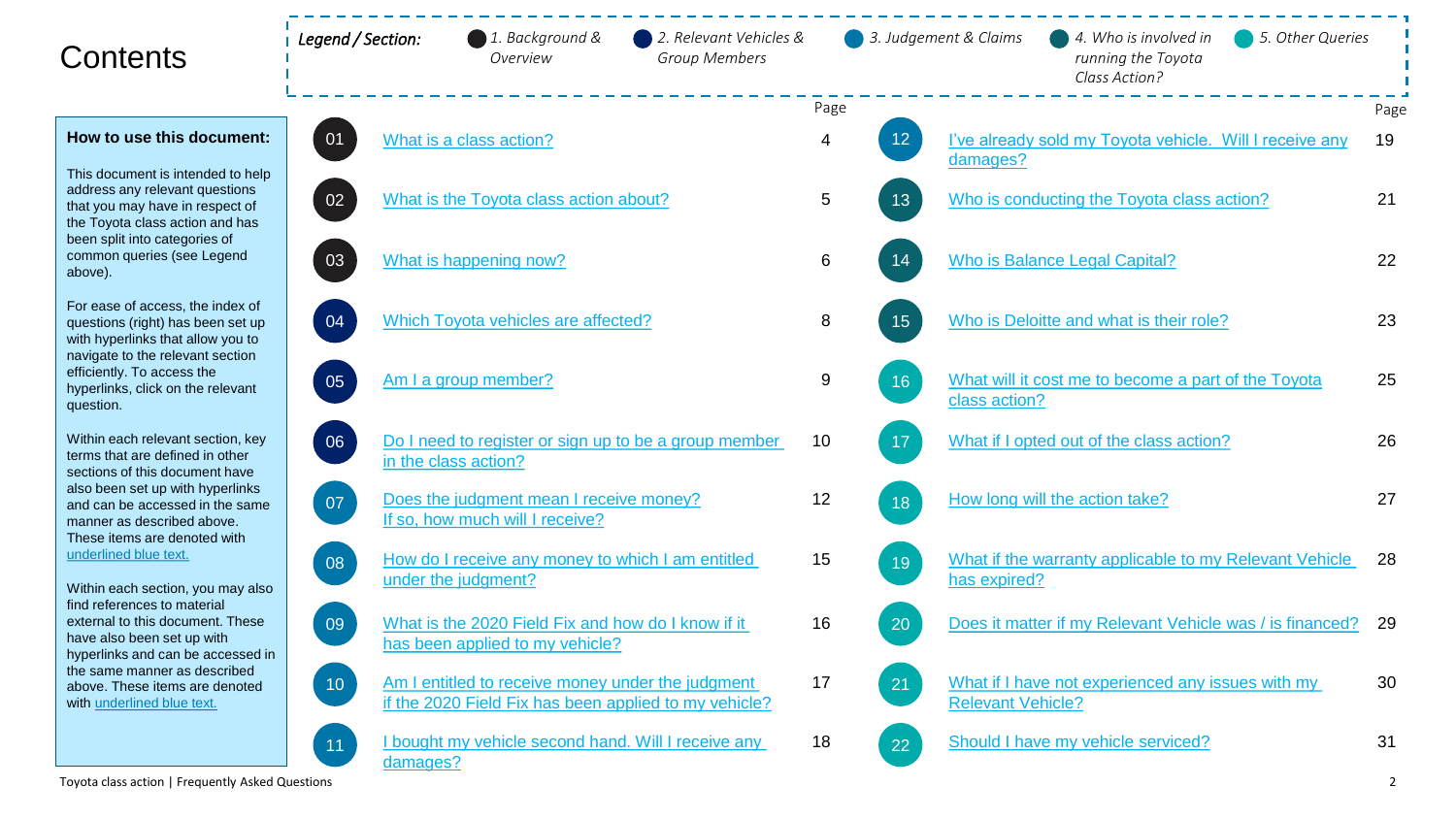# <span id="page-2-0"></span>**BACKGROUND & OVERVIEW**

 $\bullet$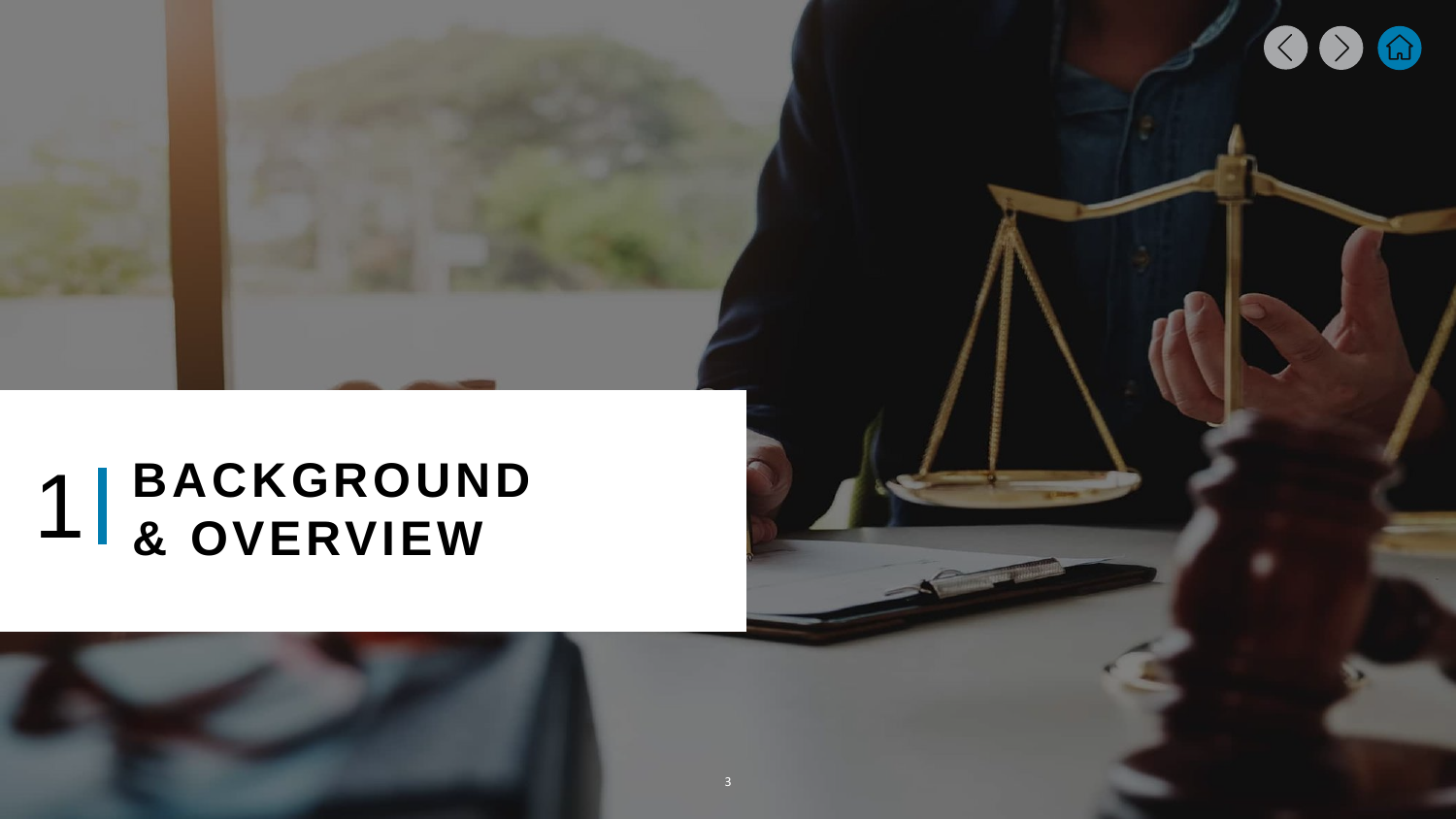#### <span id="page-3-0"></span>01 | What is a class action?



A class action is a legal proceeding where seven or more people have claims against the same individual or corporation in respect of, or arising out of similar circumstances, such that their claims give rise to a substantial common issue of law or fact. Where these criteria are met (as in the Toyota class action), class action proceedings can be commenced by one or more of those people on behalf of some or all of them.

The class action process is intended to save time and expense and avoids the need for the court to determine common issues of fact or law more than once. It enables disputes and claims involving large numbers of people to be resolved via a single case.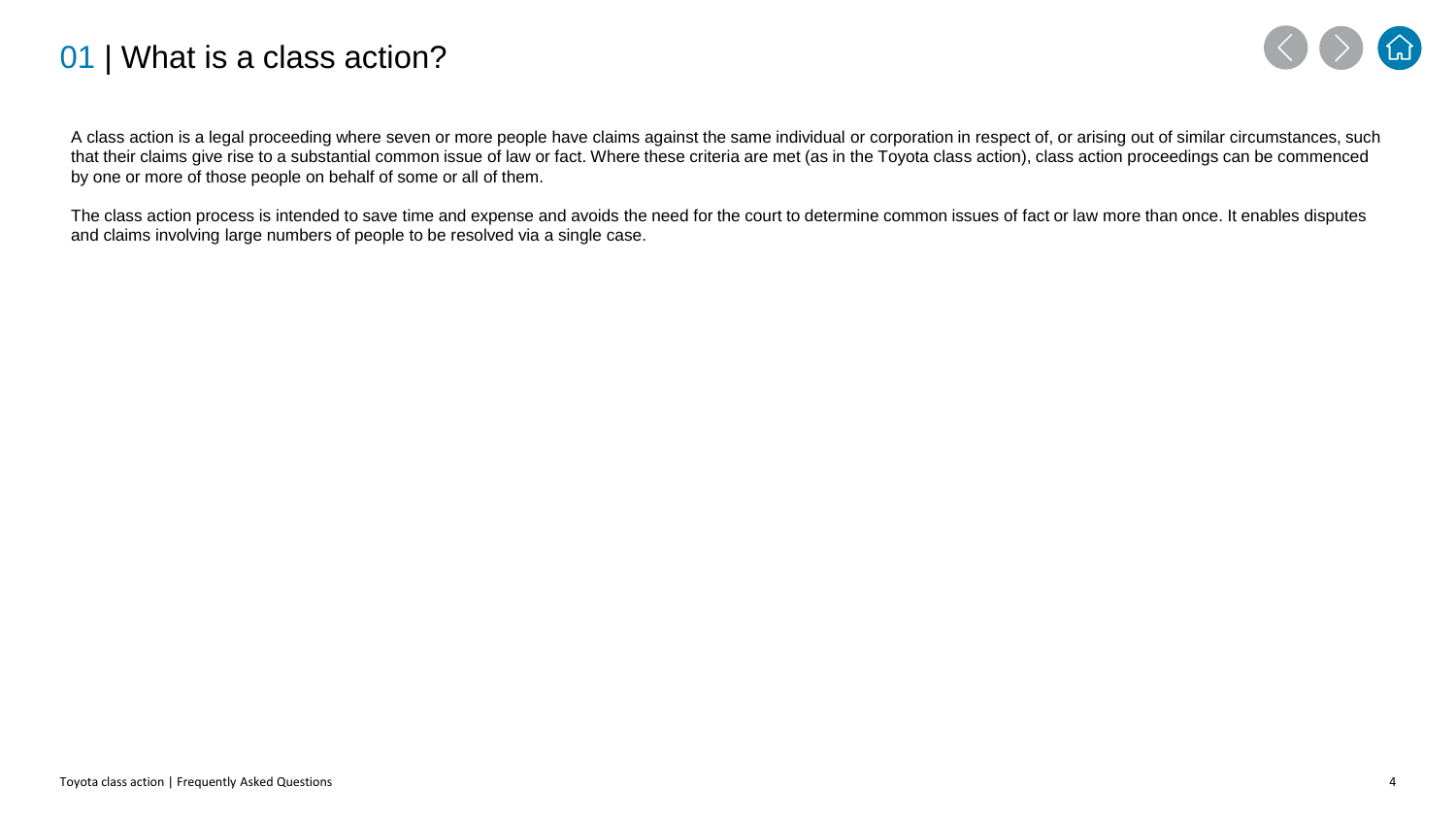#### <span id="page-4-0"></span>02 | What is the Toyota class action about?



The Toyota class action claimed compensation (that is, money) for defects in Toyota Hilux, Fortuner and Prado vehicles with a 1GD-FTV or 2GD-FTV diesel engine acquired between 1 October 2015 and 23 April 2020 in Australia (**Relevant Vehicles**).

On 16 May 2022, the Court delivered judgment in favour of the applicants and group members. Copies of the [judgment orders](https://www.comcourts.gov.au/file/Federal/P/NSD1210/2019/3864587/event/31060491/document/1945916) made on 16 May 2022 and the Court's reasons for judgment [\(which sets out the Court's findings on liability and the applicants' and group members' entitlement to receive compensation \(money\) from Toyota, and which was](https://www.judgments.fedcourt.gov.au/judgments/Judgments/fca/single/2022/2022fca0344)  published on 7 April 2022) can be accessed through the embedded links above.

The Court found that:

- the Relevant Vehicles were not of acceptable quality because of their defective DPF systems;
- Toyota engaged in misleading or deceptive conduct in connection with marketing and selling the Relevant Vehicles;
- the value of the Relevant Vehicles at the time of initial supply was reduced because of their defective DPF systems;
- the amount of the reduction in value was 17.5% (measured against Average Retail Price); and
- eligible [group members](#page-8-0) are entitled to be paid money to compensate them for this reduction in value and for the excess GST they paid as a result of acquiring their vehicles at prices which were higher than the true value of those vehicles.

The representative applicant was awarded **\$7,474.59** for the **reduction in value** of its Toyota Prado and a further **\$747.46** for the **excess GST** it paid to acquire the vehicle.

The representative applicant was also awarded **\$246.60** for **excess stamp duty** paid in connection with acquiring its Toyota Prado, **\$1,650.32** for **excess financing costs** paid in connection with acquiring its Toyota Prado, **\$4,725** for **income lost** due to having its Toyota Prado serviced for issues associated with the DPF system and **\$3,559.79** in **interest** on the above amounts.

In total, the representative applicant was awarded **\$18,401.76** in damages.

**If you think you are a [group member](#page-8-0) and have not already done so, please register your interest to receive any money to which you may be entitled under the Court's judgment [here.](https://aurestructuring.deloitte-halo.com/toyotaclassaction/)**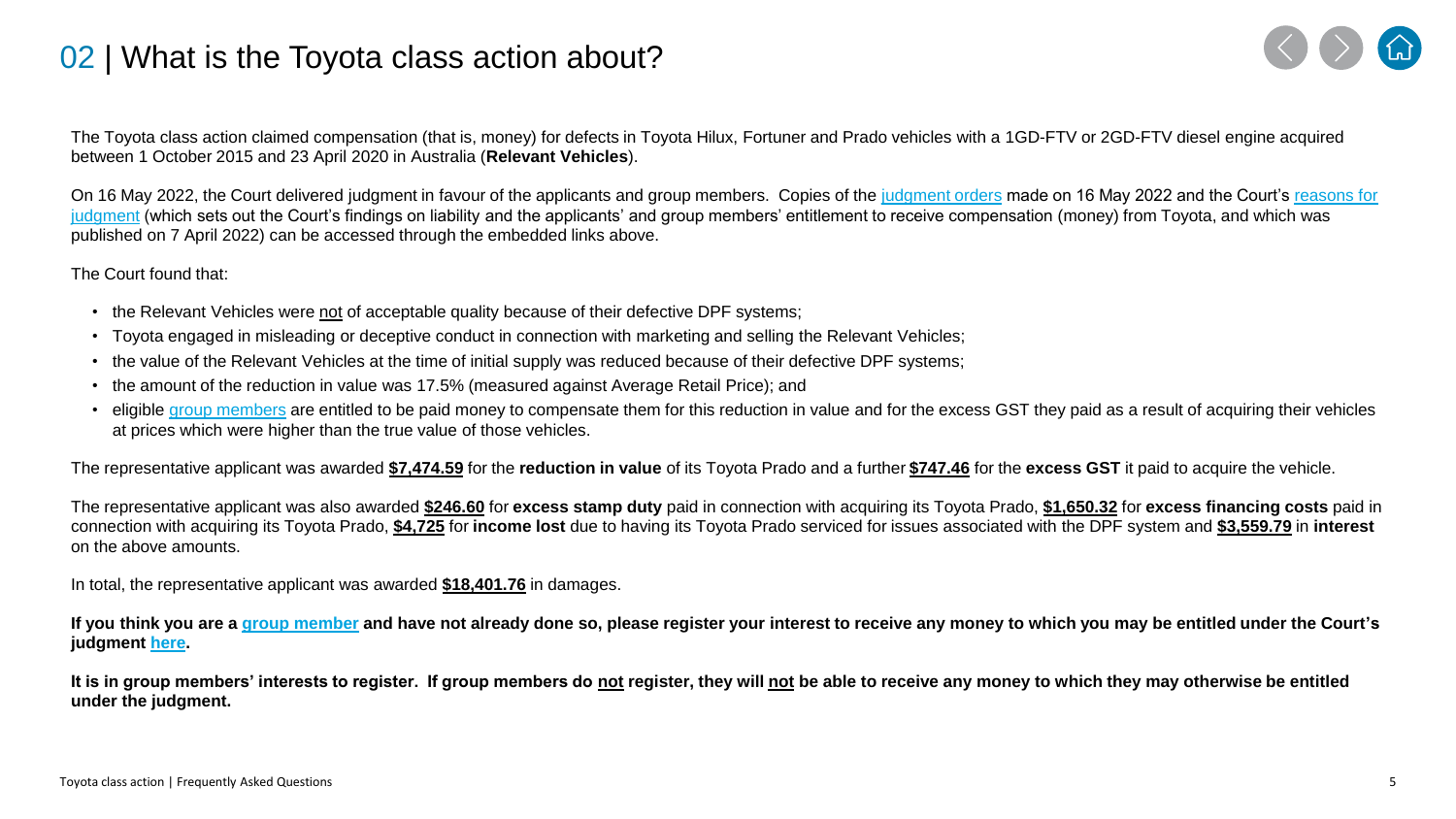### <span id="page-5-0"></span>03 | What is happening now?



On 16 May 2022, the Court delivered judgment in favour of the applicants and group members. Copies of the [judgment orders](https://www.comcourts.gov.au/file/Federal/P/NSD1210/2019/3864587/event/31060491/document/1945916) made on 16 May 2022 and the Court's reasons for judgment [\(which sets out the Court's findings on liability and the applicants' and group members' entitlement to receive money \(damages\)](https://www.judgments.fedcourt.gov.au/judgments/Judgments/fca/single/2022/2022fca0344) from Toyota, and which was published on 7 April 2022) can be accessed through the embedded links above.

On 16 May 2022, the Court also made orders regarding the next steps in the proceeding. These steps include:

- group members being sent a notice in June 2022 which will explain how they can register their interest to receive any money to which they are entitled under the judgment;
- group members registering their interest to receive any money to which they are entitled under the judgment;
- determining the process by which money will be distributed to those group members entitled to receive it under the judgment (a process known as a "distribution scheme"); and
- determining the manner in which the remaining issues in dispute between the parties will be resolved (something which is to be considered by the Court at a case management hearing on 21 July 2022).

**If you think you are a [group member](#page-8-0) and have not already done so, please register your interest to receive any money to which you may be entitled under the Court's judgment [here.](https://aurestructuring.deloitte-halo.com/toyotaclassaction/)**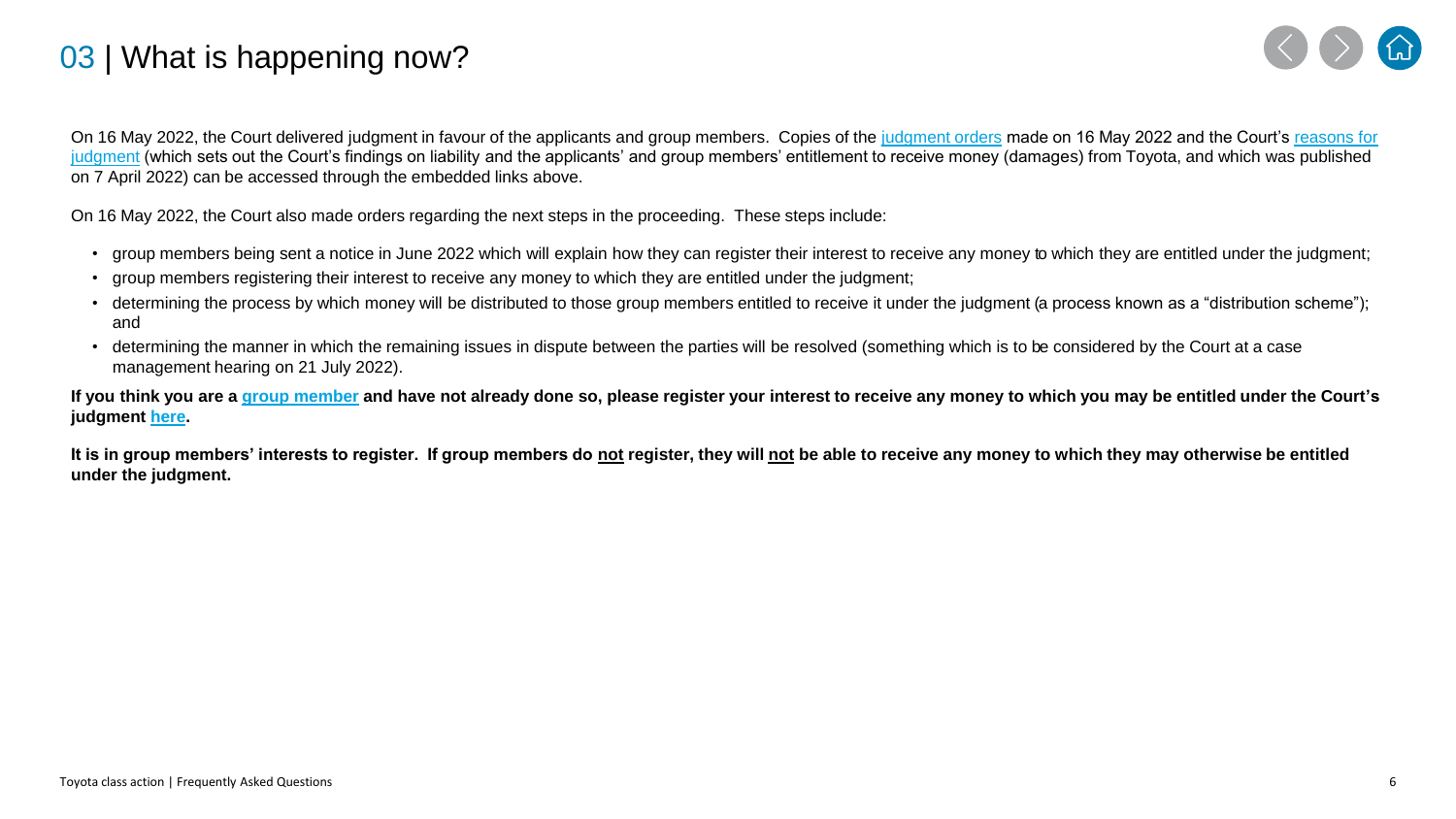# <span id="page-6-0"></span>**RELEVANT VEHICLES & GROUP MEMBERS**

 $\bigcirc$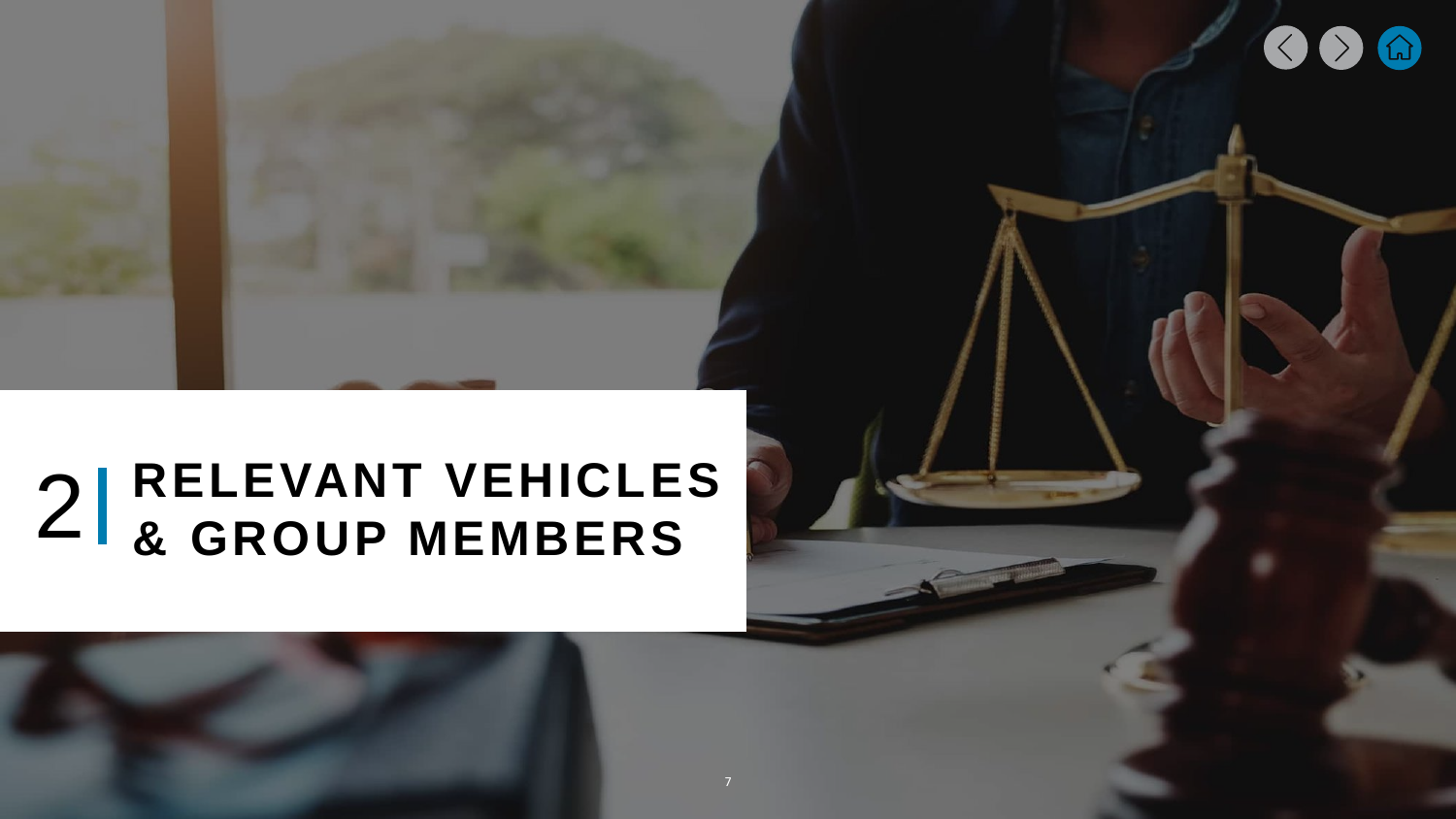#### <span id="page-7-0"></span>04 | Which Toyota vehicles are affected?



This class action relates to any model of Toyota motor vehicle in the Hilux, Prado and Fortuner ranges fitted with a 1GD-FTV or 2GD-FTV diesel engine which was acquired between 1 October 2015 and 23 April 2020, in Australia (**Relevant Vehicle**).

An inclusive but non-exhaustive list of Relevant Vehicles can be found [here](https://www.toyotaclassaction.com.au/wp-content/uploads/2020/07/Inclusive-but-non-exhaustive-list-of-Affected-Vehicles.pdf).

If you can't find your vehicle on this list or if you are unsure whether your vehicle is one of the Relevant Vehicles in the class action, you can register your interest to receive any money to which you may be entitled under the Court's judgment [here](https://www.comcourts.gov.au/file/Federal/P/NSD1210/2019/3864587/event/31060491/document/1945916) and by providing the vehicle identification number (or VIN) for your vehicle we will be able to confirm whether your vehicle is one of the Relevant Vehicles in the class action.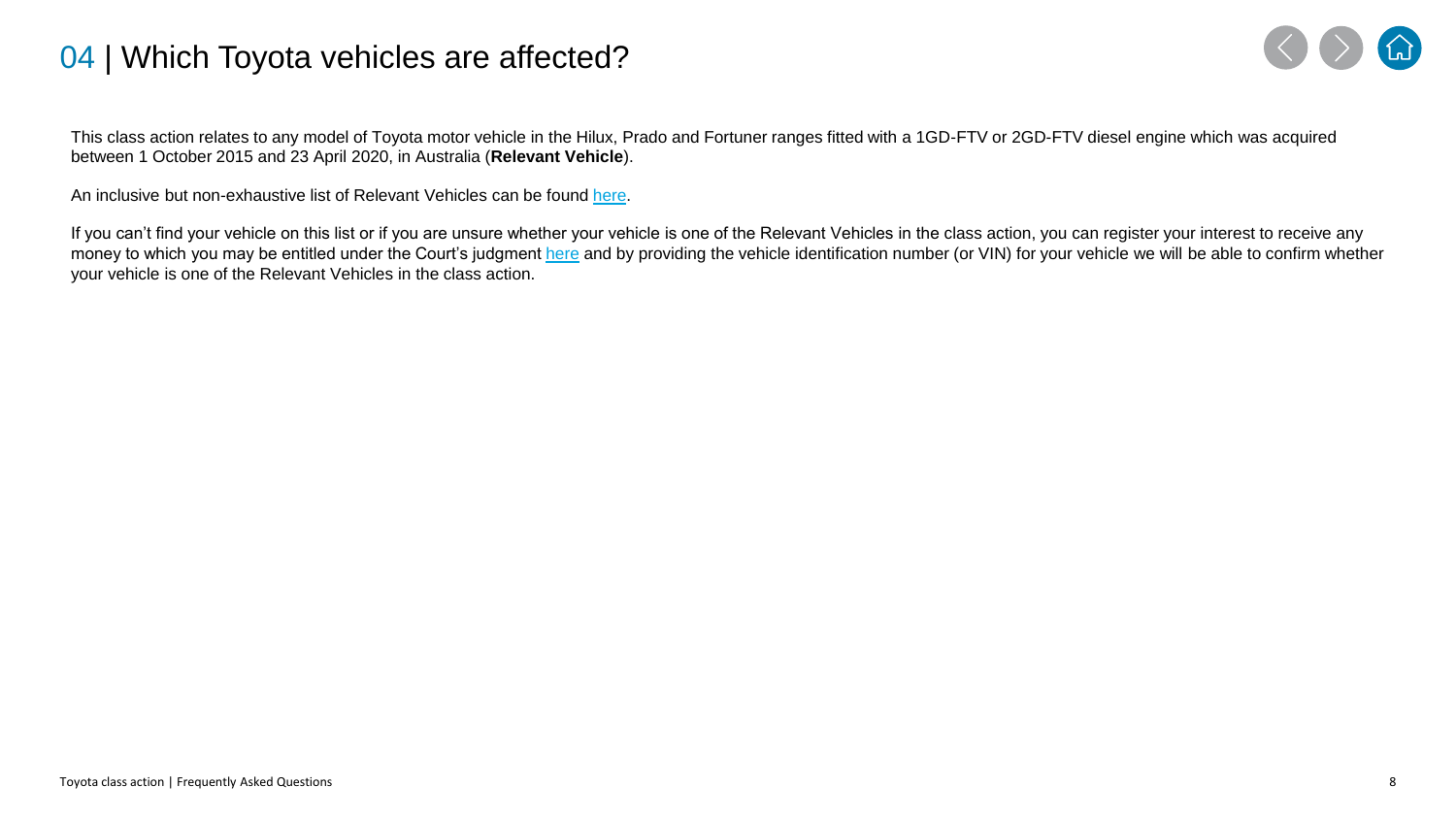## <span id="page-8-0"></span>05 | Am I a group member?



Group members are people who meet certain criteria. You are likely to be a group member in the class action if:

- you acquired a Toyota Hilux, Fortuner or Prado with a 1GD-FTV or 2GD-FTV diesel engine between 1 October 2015 and 23 April 2020;
- you did not acquire the vehicle in an auction;
- you did not acquire the vehicle for the purpose of re-supply; and
- you acquired the vehicle from a Toyota dealership or other retailer (including Toyota Motor Corporation Australia itself), including second-hand through used car dealers, or from any person who directly acquired the vehicle from a Toyota dealership or retailer.

If you meet the group member criteria, then you are a group member automatically and do not need to take any further steps to become one. Group members will be [bound](#page-14-0) by the outcome of the class action unless they previously took steps to "opt out".

Pursuant to a [judgment](https://www.comcourts.gov.au/file/Federal/P/NSD1210/2019/3864587/event/31060491/document/1945916) delivered by the Court on 16 May 2022, eligible group members are now entitled to be paid compensation (money).

**If you think you are a [group member](#page-8-0) and have not already done so, please register your interest to receive any money to which you may be entitled under the Court's judgment [here.](https://aurestructuring.deloitte-halo.com/toyotaclassaction/)**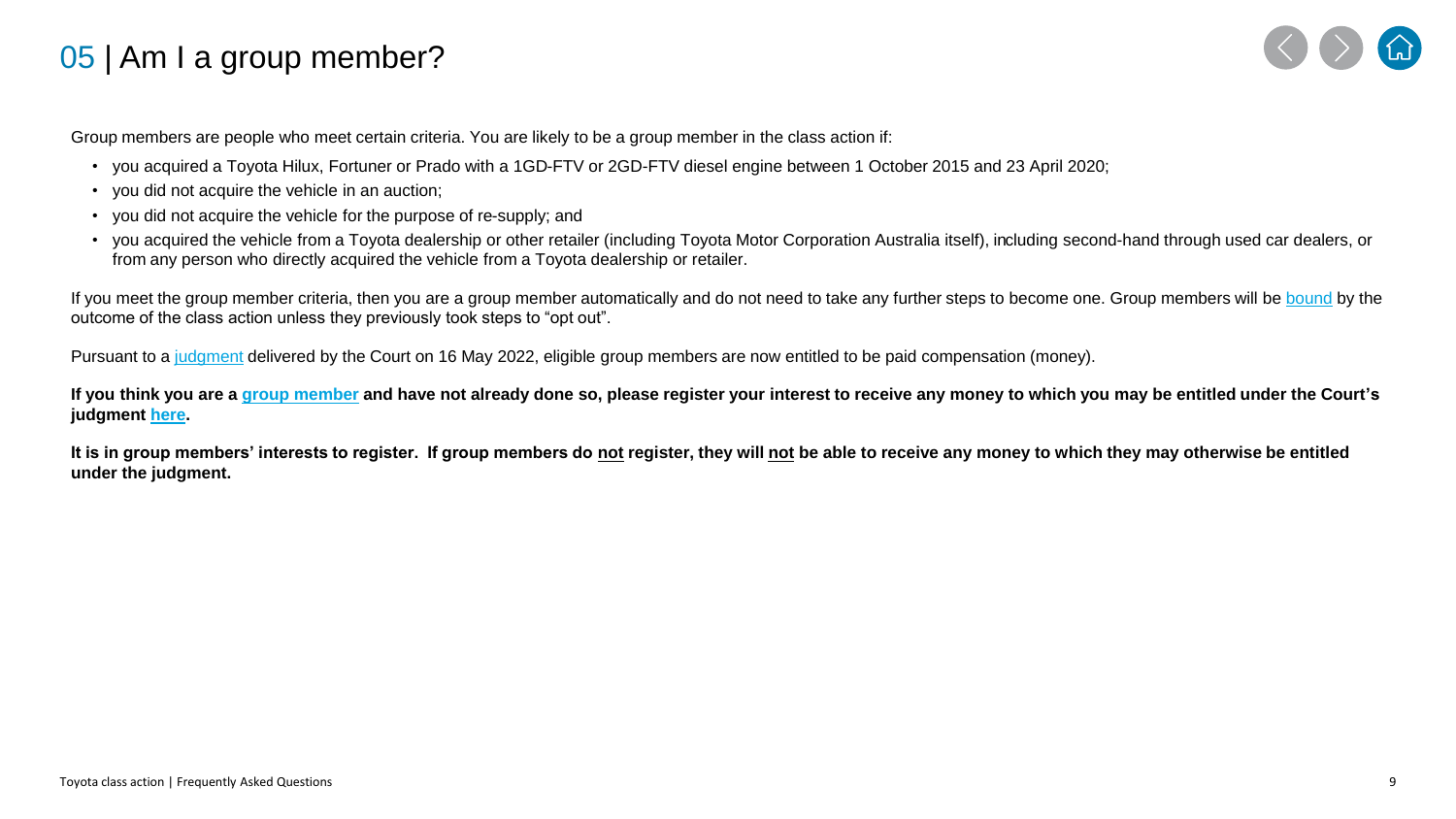## <span id="page-9-0"></span>06 | Do I need to register or sign up to be a group member in the class action?



No.

Anyone who satisfies the [relevant criteria](#page-7-0) and who has not already opted out of the class action is automatically a group member.

#### **However, to receive any money to which you are entitled under the judgment, you need to register your interest in doing so [here](https://aurestructuring.deloitte-halo.com/toyotaclassaction/).**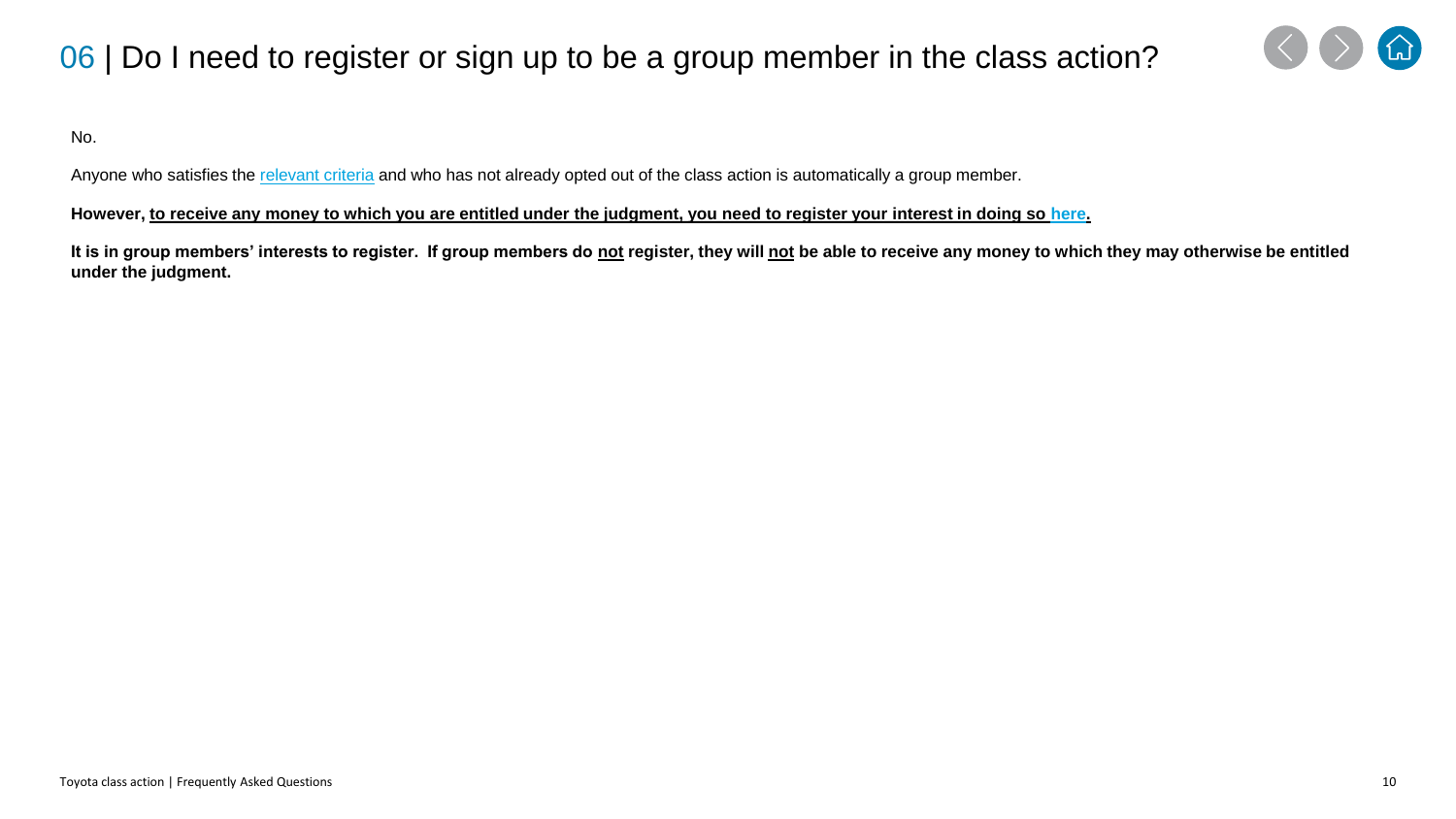# <span id="page-10-0"></span>**JUDGMENT &**

 $\bullet$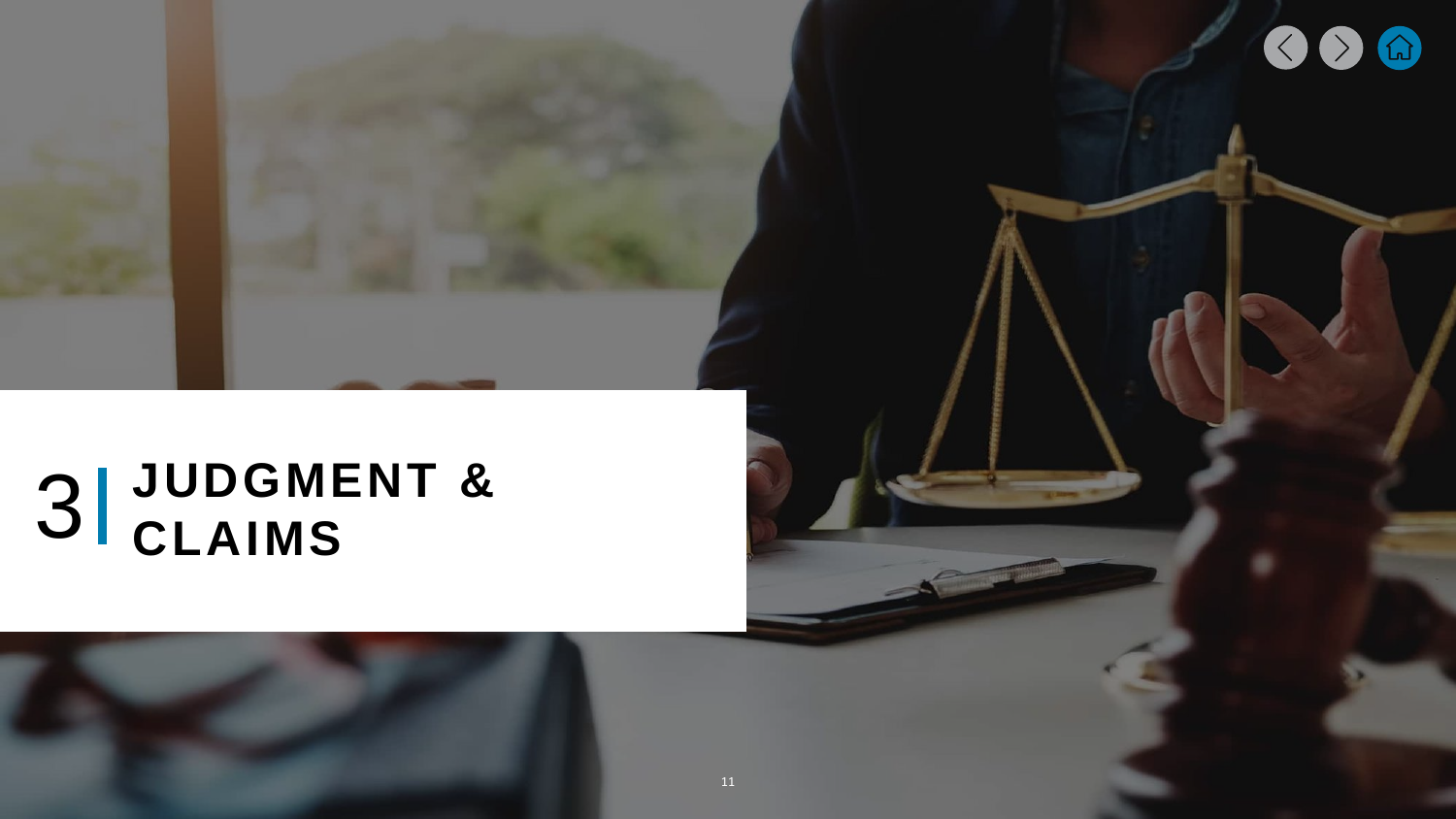## <span id="page-11-0"></span>07 | Does the judgment mean I receive money? If so, how much will I receive?



You are entitled to receive money under the judgment if you:

- are a [group member](#page-8-0) in the proceeding;
- acquired your [Relevant Vehicle](#page-7-0) new;
- did not sell your [Relevant Vehicle](#page-7-0) during the Relevant Period (between 1 October 2015 and 23 April 2020); and
- have not already been paid a refund by Toyota in respect of your [Relevant Vehicle](#page-7-0) or had your [Relevant Vehicle](#page-7-0) replaced by Toyota in the manner explained further below.

**To receive any money to which you are entitled under the judgment you must register your interest [here.](https://aurestructuring.deloitte-halo.com/toyotaclassaction/)** 

**It is in group members' interests to register. If group members do not register, they will not be able to receive any money to which they may otherwise be entitled under the judgment.**

The amount of money to which you may be entitled under the judgment will also depend on whether Toyota's "[2020 Field Fix](#page-15-0)" (a specific countermeasure introduced by Toyota from May 2020) has been applied to your Relevant Vehicle.

#### *The [2020 Field Fix](#page-15-0) has not been applied to your [Relevant Vehicle.](#page-7-0)*

If you are eligible to receive money under the judgment and the *[2020 Field Fix](#page-15-0) has not been applied to your Relevant Vehicle*, you will be entitled to receive:

- an amount of money equal to 17.5% of the Average Retail Price of your Relevant Vehicle at the time of initial supply, less any amount by which the Average Retail Price of your vehicle exceeds the price you paid to acquire the vehicle (**Reduction in Value Damages**);
- an additional amount of money equal to 10% of the amount of your Reduction in Value Damages for excess GST paid in connection with acquiring your Relevant Vehicle (**Excess GST Damages**); and
- interest on those amounts.

By way of example, the representative applicant will receive **Reduction in Value Damages** in the amount of **\$7,474.59** and **Excess GST Damages** in the amount of **\$747.46.**

*Answer continued [over page](#page-12-0)*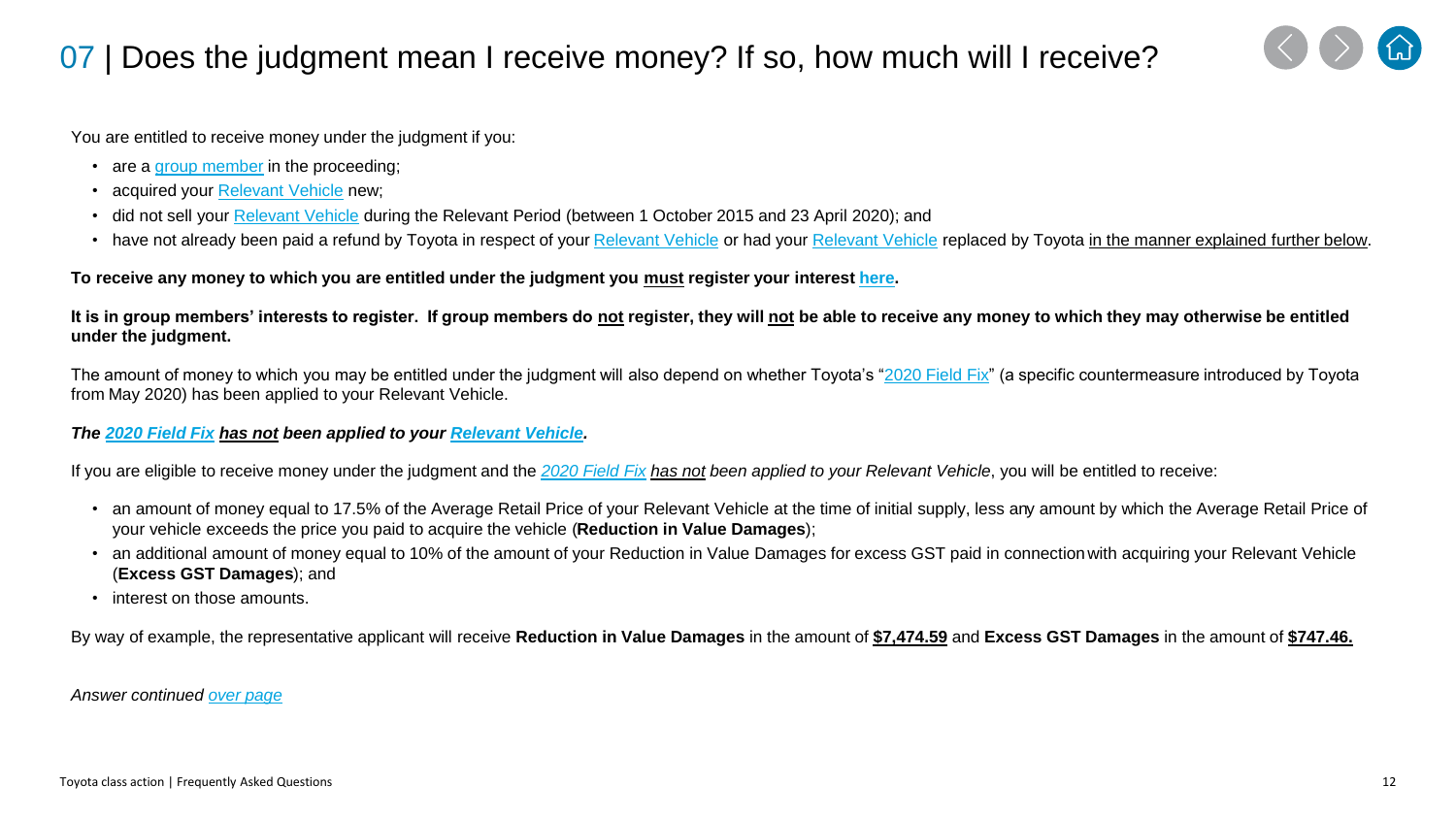## <span id="page-12-0"></span>07 | Does the judgment mean I receive money? If so, how much will I receive? (Cont.[\)](#page-11-0)

#### *The [2020 Field Fix](#page-15-0) has been applied to your [Relevant Vehicle.](#page-7-0)*

If you are eligible to receive money under the judgment and the *[2020 Field Fix](#page-15-0) has been applied to your Relevant Vehicle*:

- you will be entitled to receive Excess GST Damages in an amount equal to 10% of the amount of the Reduction in Value Damages applicable to your Relevant Vehicle and interest on that amount; and
- your entitlement to receive Reduction in Value Damages has not yet been determined by the Court. That is, group members whose Relevant Vehicles have had the 2020 Field Fix [may still be found to be entitled to receive Reduction in Value Damages in due course. We will provide an update in respect of](#page-15-0) when these claims are likely to be determined following a hearing on 21 July 2022.

#### *Group Members who have already received refunds, replacement vehicles or compensation from Toyota*

If you have not already been paid a refund by Toyota in respect of your [Relevant Vehicle](#page-7-0) or had your [Relevant Vehicle](#page-7-0) replaced by Toyota, this section is not relevant to you.

#### *Refunds*

If you have already been paid a refund by Toyota in respect of your [Relevant Vehicle](#page-7-0), then you are not entitled to money under the judgment.

#### *Replacement vehicles*

If your [Relevant Vehicle](#page-7-0) was replaced by Toyota *during the Relevant Period* (between 1 October 2015 and 23 April 2020) with another [Relevant Vehicle,](#page-7-0) then you are entitled to be paid money for reduction in value and excess GST under the judgment and the amount of money you will be paid (if you register) will be assessed in the manner described above.

If your [Relevant Vehicle](#page-7-0) was replaced by Toyota:

- *after the Relevant Period* (i.e., after 23 April 2020); or
- *during the Relevant Period* (between 1 October 2015 and 23 April 2020) with a vehicle other than a [Relevant Vehicle](#page-7-0),

then you are entitled to money for excess GST (assessed in the manner described above), but your entitlement to receive money for reduction in value has not yet been determined. That is, group members in this category may still be found to be entitled to receive money for reduction in value in due course. We will provide an update in respect of when these claims may be determined following a hearing on 21 July 2022.

#### *Answer continued [over page](#page-13-0)*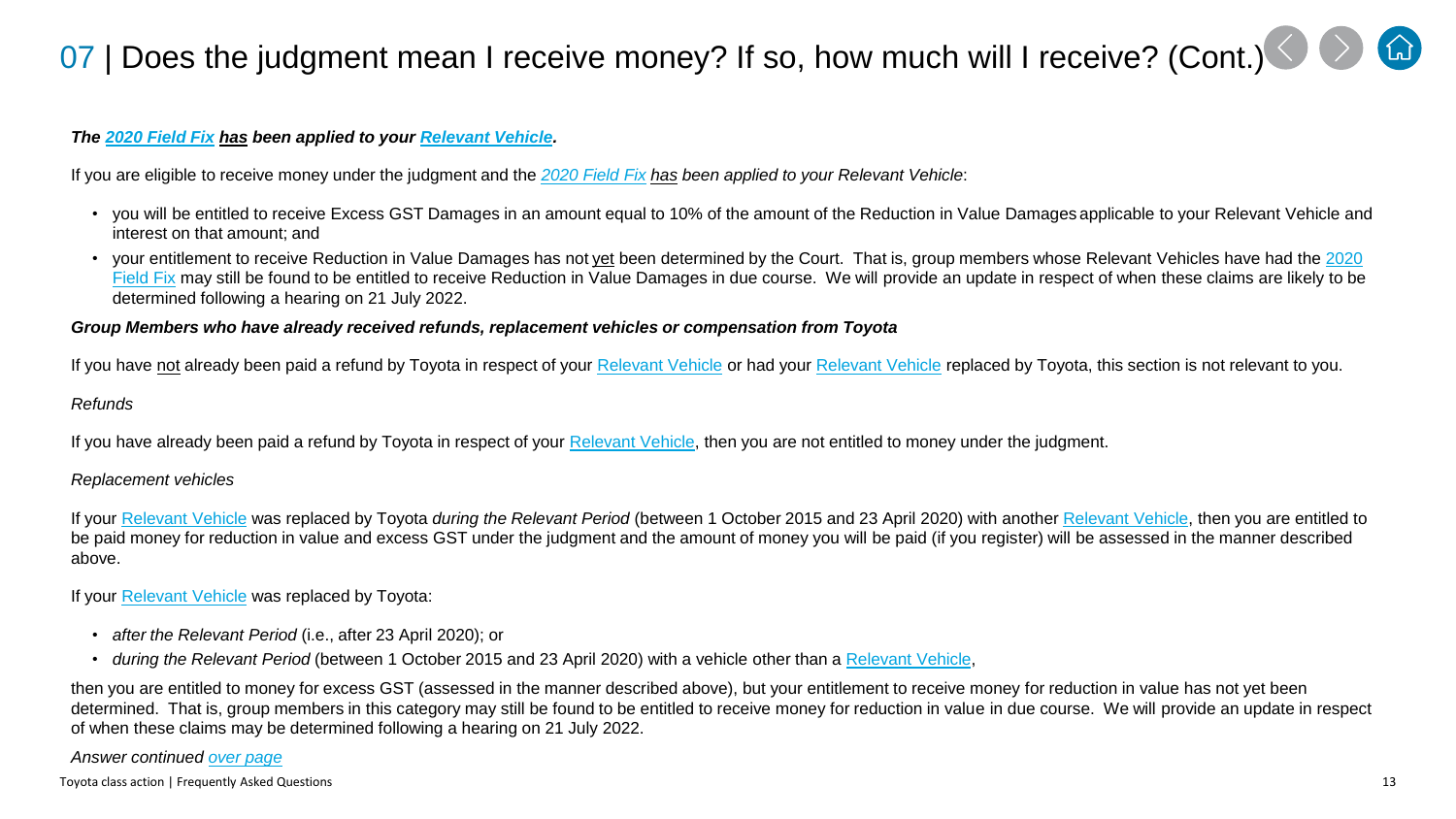## <span id="page-13-0"></span>07 | Does the judgment mean I receive money? If so, how much will I receive? (Cont.[\)](#page-12-0)

#### *Compensation payments*

If you have already received a compensation payment from Toyota in respect of your [Relevant Vehicle](#page-7-0) for:

- the reduction in value of that vehicle; or
- the difference between the price you paid to acquire your vehicle and the price at which you traded it in to Toyota or sold it,

then this payment will be taken into account in assessing your eligibility to receive money under the judgment and the amount of any such money you may be eligible to receive.

#### *Group members' claims for money for losses other than reduction in value and excess GST*

Group members' entitlements to receive money for **excess stamp duty**, **financing costs** and **income lost** due to excess servicing (being damages awarded to the representative applicant) and **excess fuel costs** (being damages the representative applicant was not able to quantify to the Court's satisfaction) were not determined at the initial trial. We are considering how group members may be able to establish their entitlement to receive these types of claims and will provide a further update on this topic as soon as we are able to do so.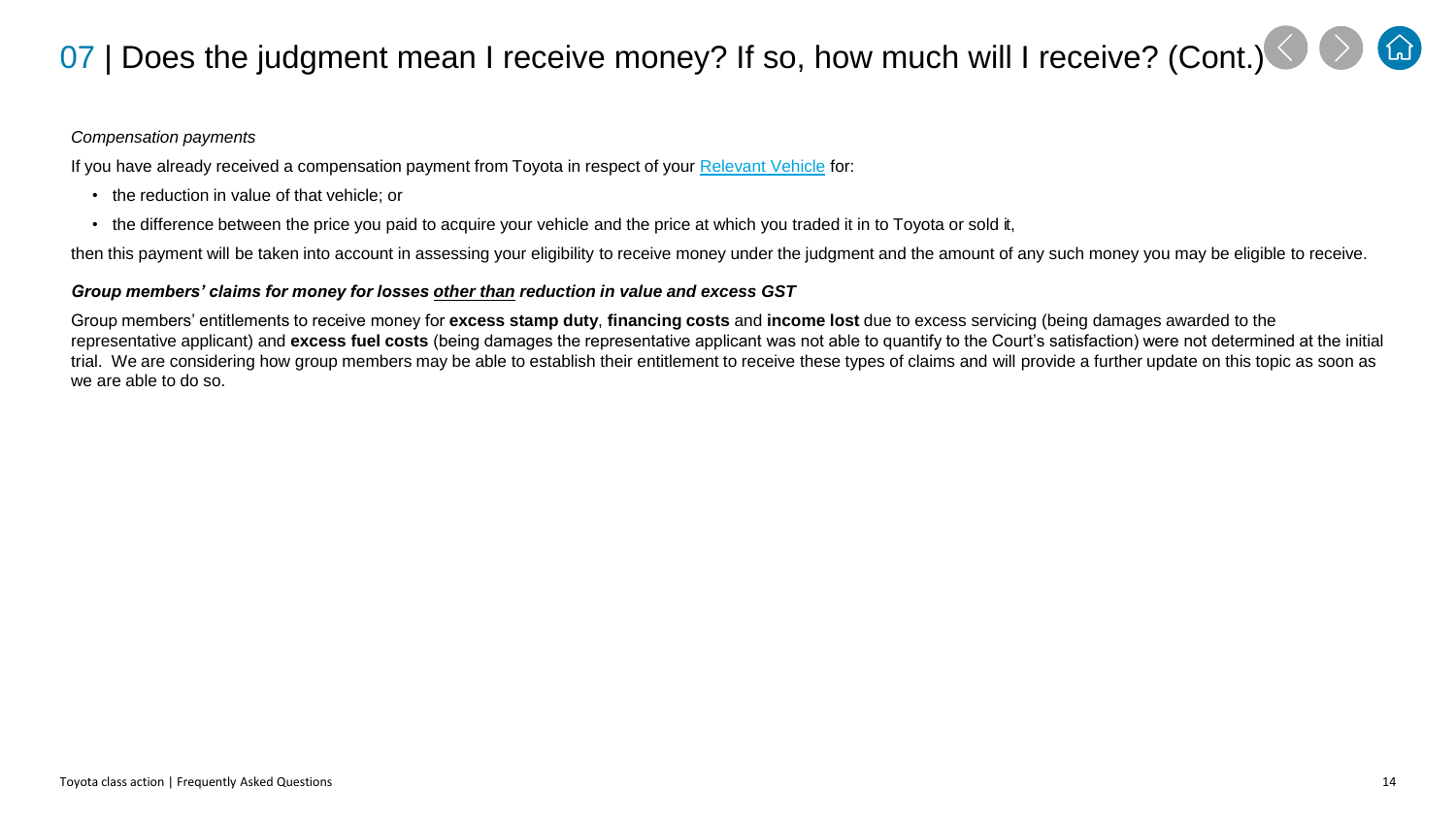## <span id="page-14-0"></span>08 | How do I receive any money to which I am entitled under the judgment?



[Group members](#page-8-0) received a notice from the Court in June 2022 inviting them to register their interest in receiving any money to which they are entitled under the judgment.

**You can register your interest to receive any money to which you are entitled under the judgment [here.](https://aurestructuring.deloitte-halo.com/toyotaclassaction/)**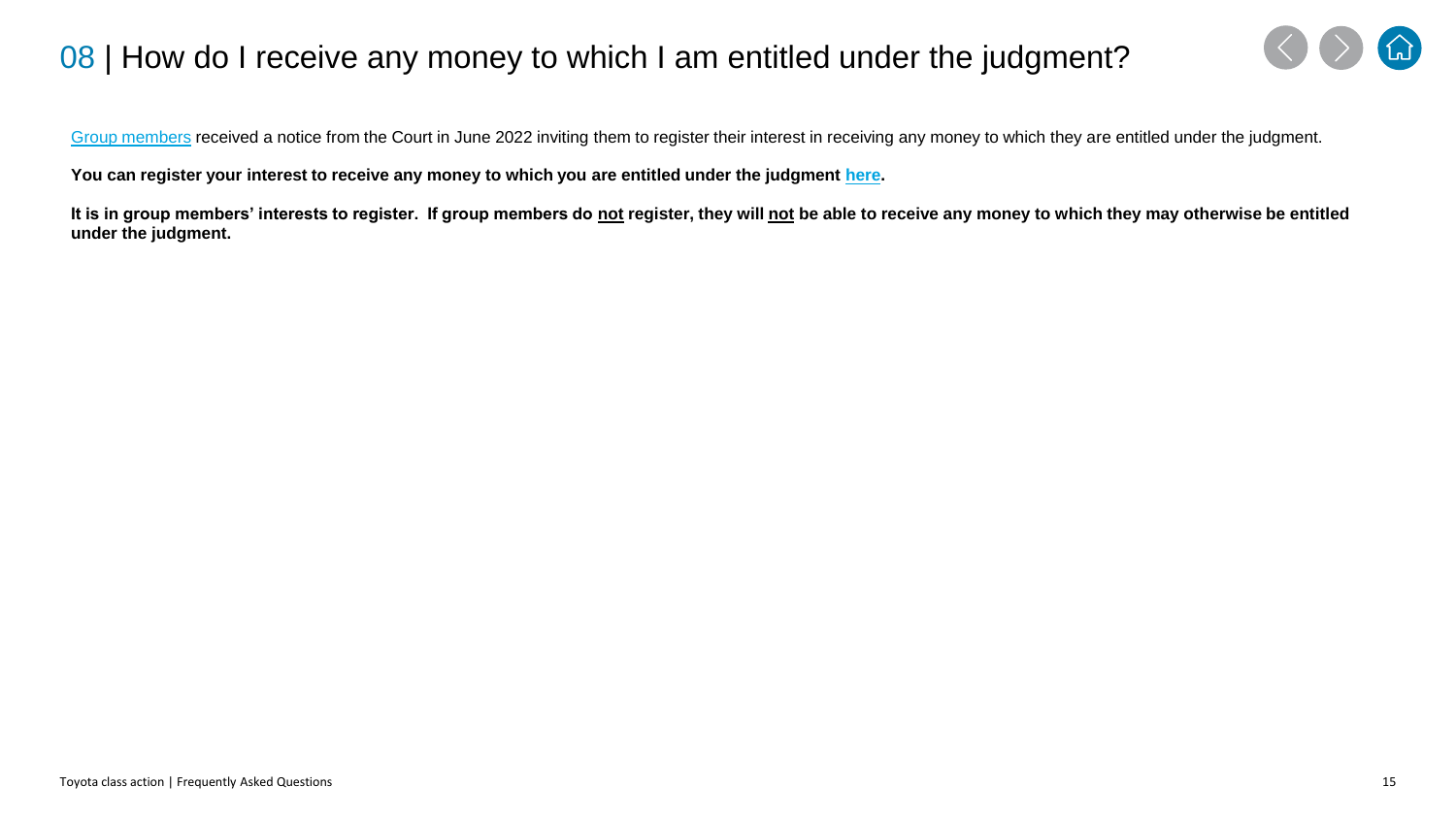### <span id="page-15-0"></span>09 | What is the 2020 Field Fix and how do I know if it has been applied to my vehicle?



- replacing the diesel oxidation catalyst in the DPF with an updated unit;
- introducing a modified additional injector assembly; and
- reprogramming the vehicle's software to remove a cooling pulse and add a 'soot blow' function.

If you register your interest to receive any money to which you are entitled under the judgment (which you can do [here\)](https://aurestructuring.deloitte-halo.com/toyotaclassaction/), we will be able to make a preliminary assessment as to whether the 2020 Field Fix has been applied to your specific Relevant Vehicle.

**If you think you are a [group member](#page-8-0) (whether or not you think the 2020 Field Fix has been applied to your vehicle) and have not already done so, please register your interest to receive any money to which you may be entitled under the Court's judgment [here.](https://aurestructuring.deloitte-halo.com/toyotaclassaction/)**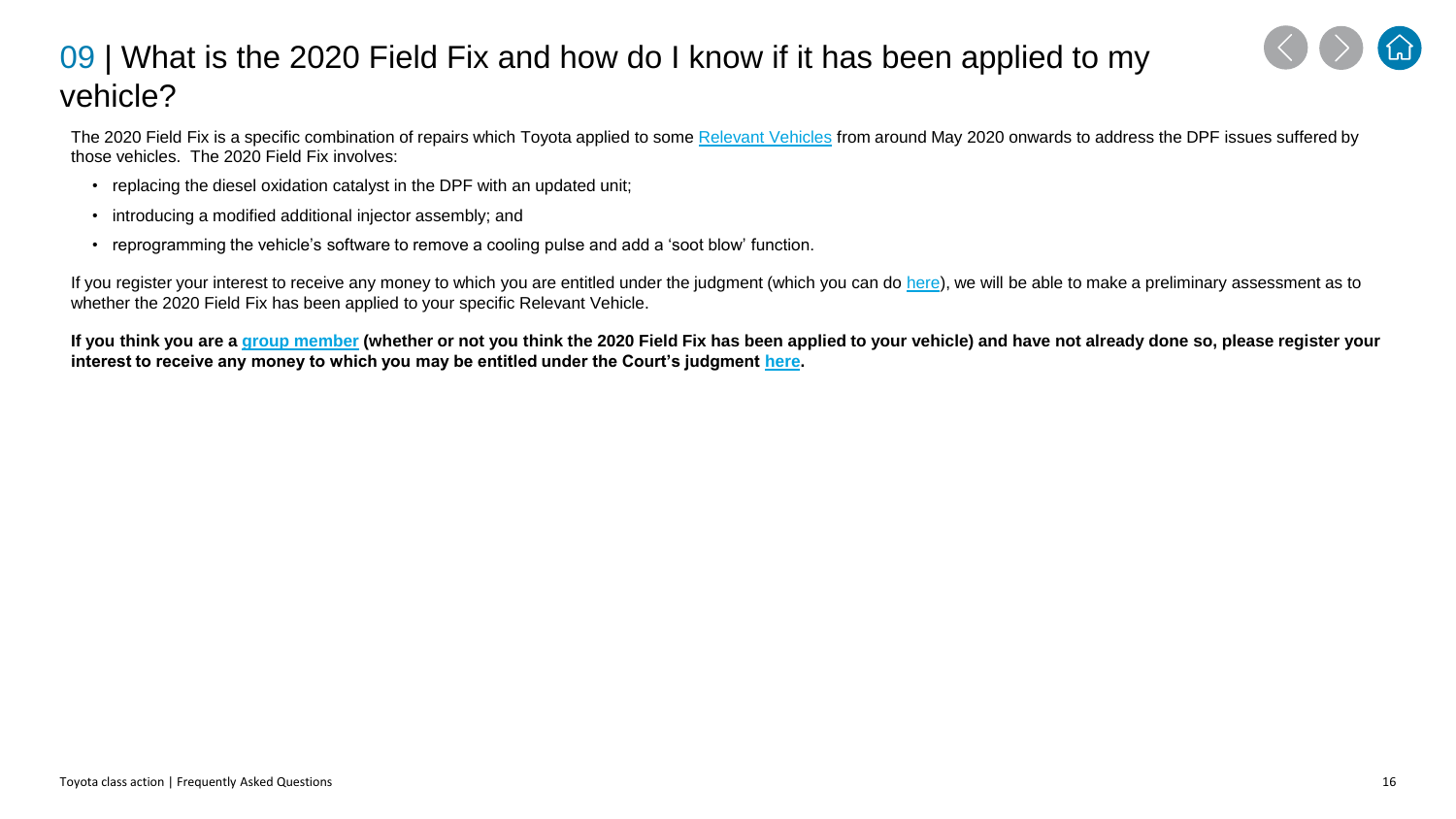## <span id="page-16-0"></span>10| Am I entitled to receive money under the judgment if the 2020 Field Fix has been applied to my vehicle?

If you are eligible to receive money under the [judgment,](#page-11-0) and the 2020 Field Fix has been applied to your [Relevant Vehicle](#page-7-0):

- you will be entitled to receive money for **excess GST** in an amount equal to 10% of the amount of the Reduction in Value Damages (see [here](#page-11-0)) applicable to your Relevant Vehicle and interest on that amount; and
- your entitlement to receive money for the **reduction in value** of your vehicle (see [here](#page-11-0)) has not yet been determined by the Court. That is, group members whose Relevant Vehicles have had the 2020 Field Fix may still be found to be entitled to receive money for **reduction in value** in due course. We will provide an update in respect of when these claims are likely to be determined following a hearing on 21 July 2022.

**If you think you are a [group member](#page-8-0) (whether or not you think the 2020 Field Fix has been applied to your vehicle) and have not already done so, please register your interest to receive any money to which you may be entitled under the Court's judgment [here.](https://aurestructuring.deloitte-halo.com/toyotaclassaction/)**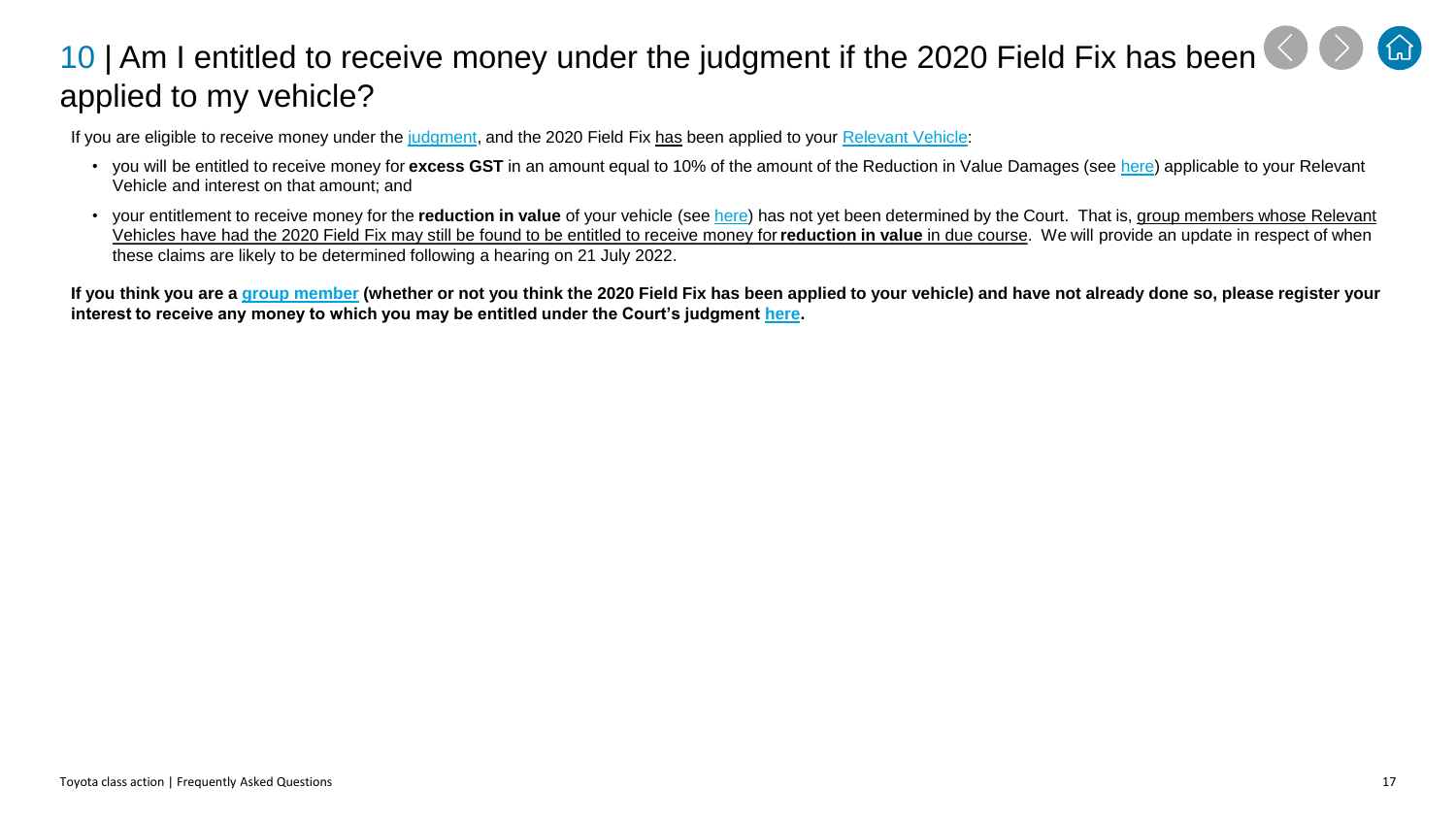## <span id="page-17-0"></span>11 | I bought my vehicle second hand. Will I receive any damages?



[Group members](#page-8-0) who acquired their [Relevant Vehicles](#page-7-0) second-hand during the Relevant Period (1 October 2015 to 23 April 2020) were found to have suffered damages for the reduction in value of their Relevant Vehicles and excess GST paid in connection with acquiring those vehicles. However, the amount of those damages was held not to be able to be determined other than on an individual basis. That is, these group members are not eligible at this time to receive an award of damages under the judgment (which addressed the eligibility of group members to receive an aggregate award of damages on a common basis).

We are considering this finding and will provide an update in respect of this issue when we are able to do so.

**If you think you are a [group member](#page-8-0) (whether or not you bought your vehicle second hand) and have not already done so, please register your interest to receive any money to which you may be entitled under the Court's judgment [here.](https://aurestructuring.deloitte-halo.com/toyotaclassaction/)**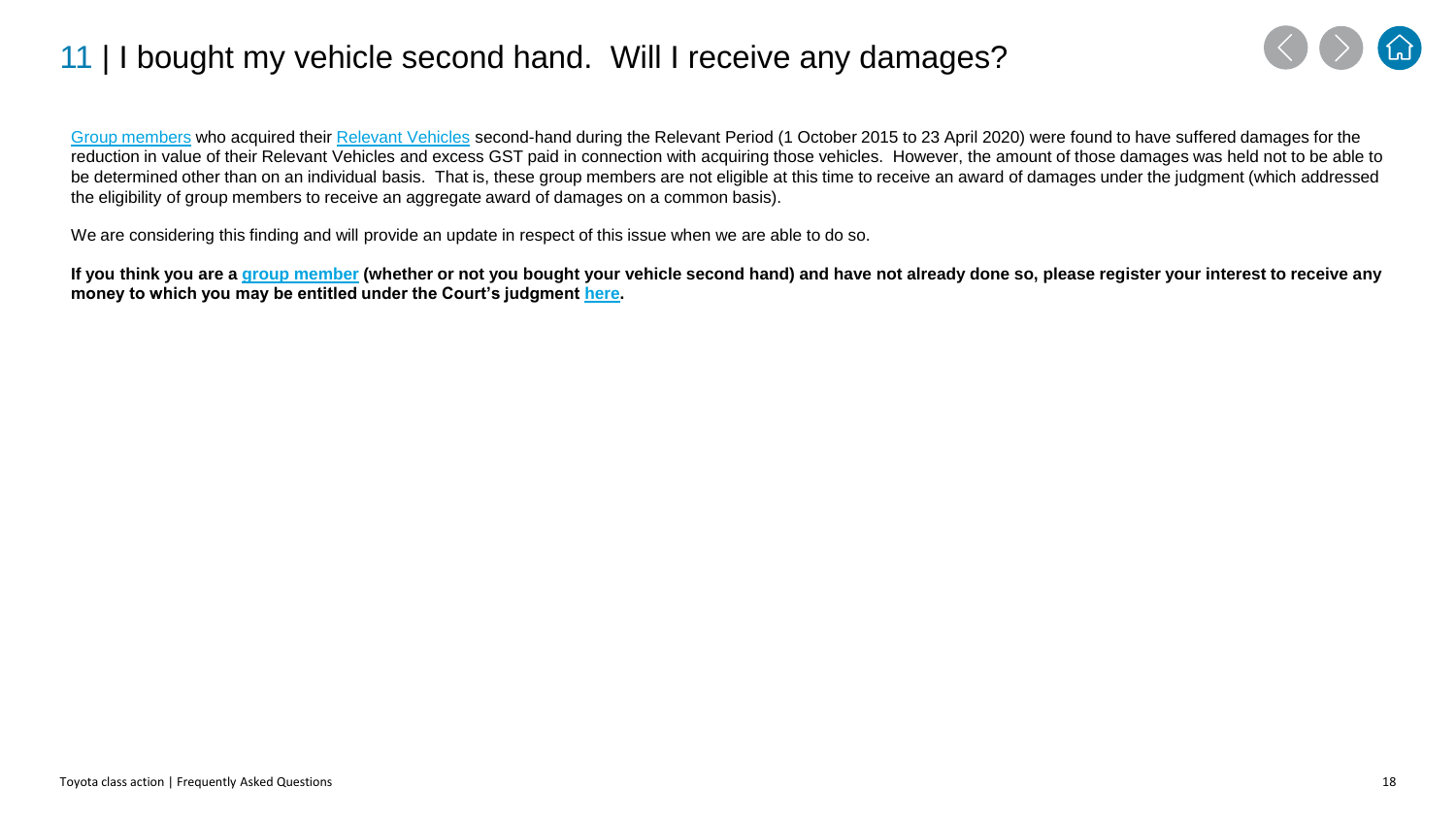### <span id="page-18-0"></span>12 | I've already sold my Toyota vehicle. Will I receive any damages?



[Group members](#page-8-0) who acquired their [Relevant Vehicles](#page-7-0) during the Relevant Period (1 October 2015 to 23 April 2020) but who also sold those vehicles during the Relevant Period were found to have suffered damages for the reduction in value of their vehicles at the time of acquisition and excess GST paid in connection with acquiring those vehicles. However, the amount of the damages suffered by those group members was held not to be able to be determined other than on an individual basis. That is, these group members are not eligible at this time to receive an award of damages under the judgment (which addressed the eligibility of group members to receive an aggregate award of damages on a common basis).

We are considering this finding and will provide an update in respect of this issue when we are able to do so.

**If you think you are a [group member](#page-8-0) (whether or not you have already sold your vehicle) and have not already done so, please register your interest to receive any money to which you may be entitled under the Court's judgment [here.](https://aurestructuring.deloitte-halo.com/toyotaclassaction/)**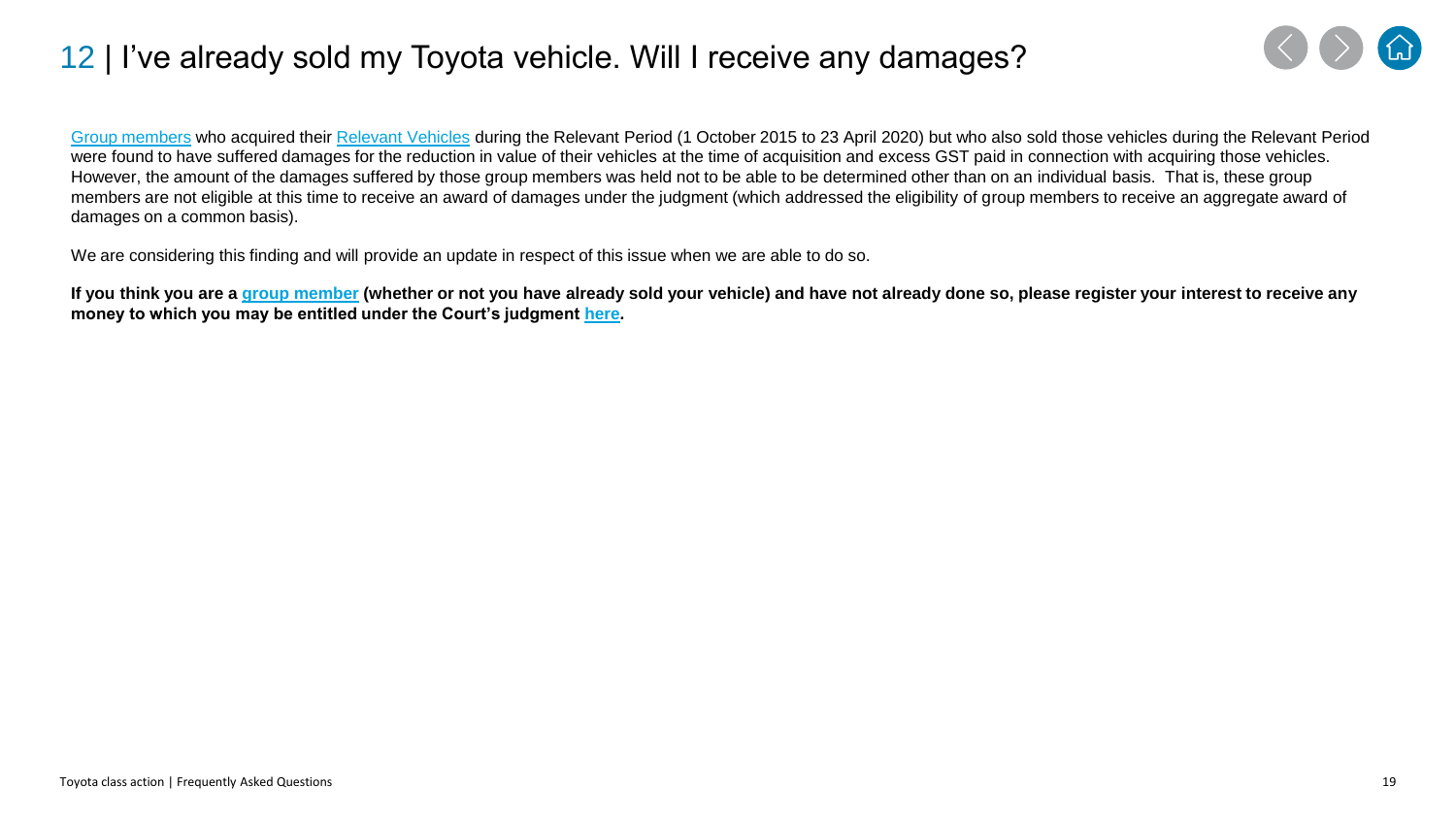## <span id="page-19-0"></span>**WHO IS INVOLVED IN RUNNING THE 4** RUNNING THE TOYOTA CLASS **ACTION?**

 $\diamond$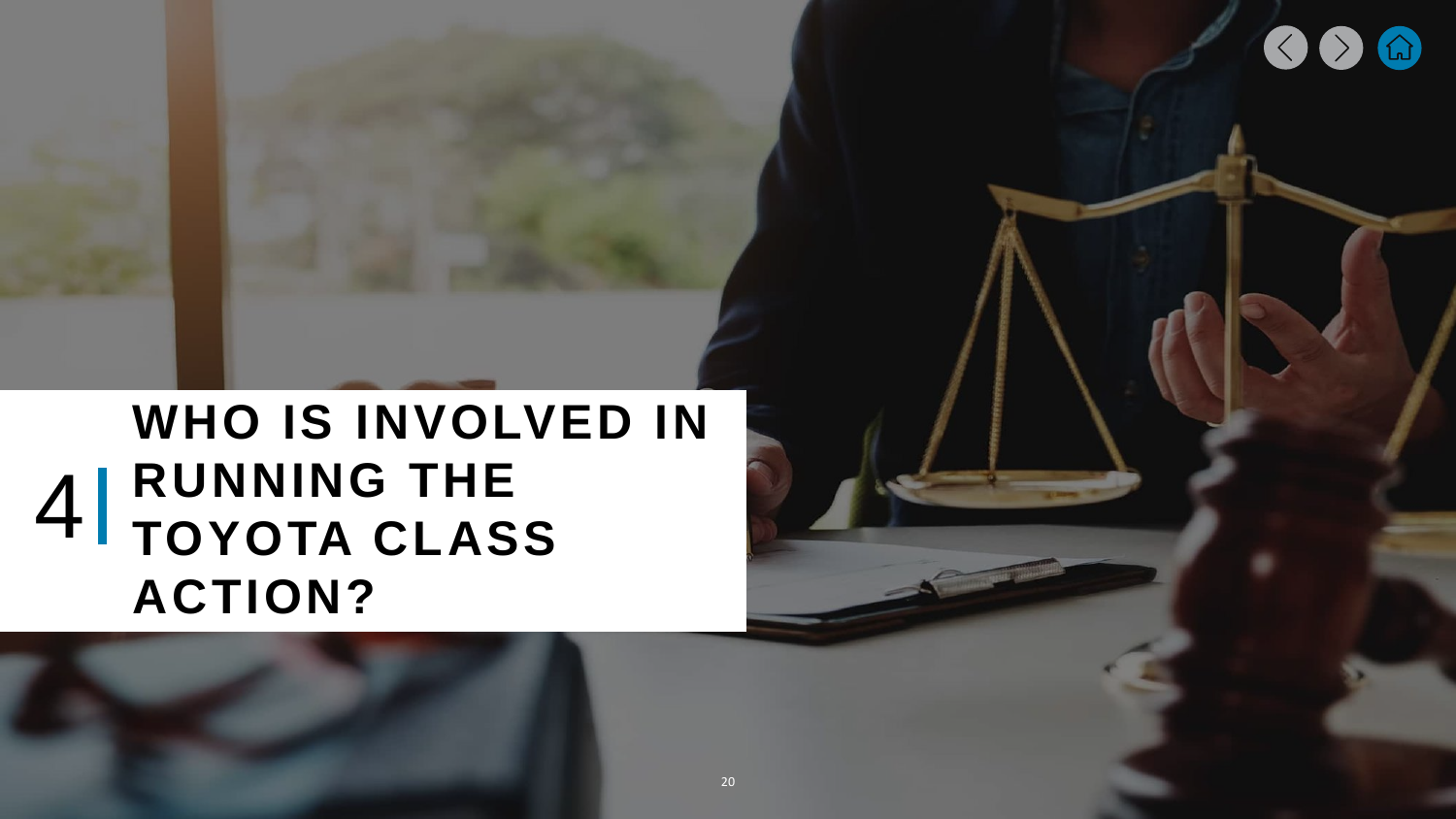#### <span id="page-20-0"></span>13 | Who is conducting the Toyota class action?



Gilbert + Tobin are the solicitors on the record in the Proceedings and are working with a team of barristers, consisting of Stephen Free SC, Patrick Meagher and Peter Strickland.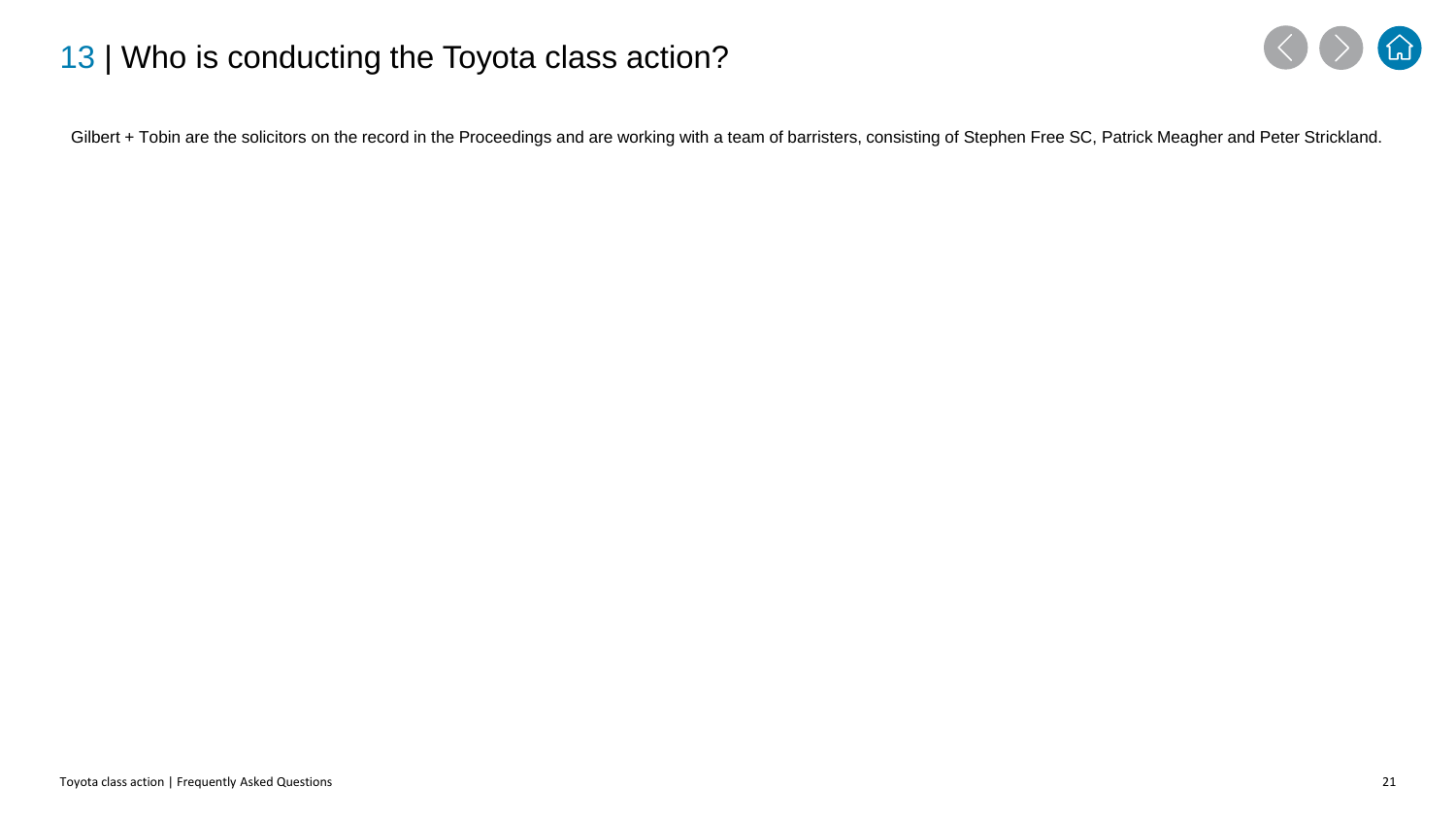#### <span id="page-21-0"></span>14 | Who is Balance Legal Capital?



[Balance Legal Capital](https://www.balancelegalcapital.com/) (**Balance**) is an experienced litigation funder which is funding the class action. This means that Balance agreed to pay the costs of bringing this class action against Toyota, including to pay the legal costs of Toyota if the class action was unsuccessful, in return for repayment of those costs plus a funding commission, should the class action be successful (that is, if money was recovered from Toyota).

Group members are not, and will not be, responsible for any "out of pocket" legal costs by remaining as group members in this class action (whether or not they signed a funding agreement with Balance).

However, because it funded the litigation, Balance intends to ask the Court to deduct an amount from the damages to be paid to all eligible group members. Whether such a deduction can be made and, if so, the amount of that deduction, will be determined by the Court and you have a right to raise before the Court any issues you have in respect of such a deduction. If there is to be a deduction, this will occur before any money is paid to eligible group members. Balance does not intend to seek an amount exceeding 25% of the damages to be paid to eligible group members (and it may seek a lesser amount if more group members register their interest in receiving money under the judgment).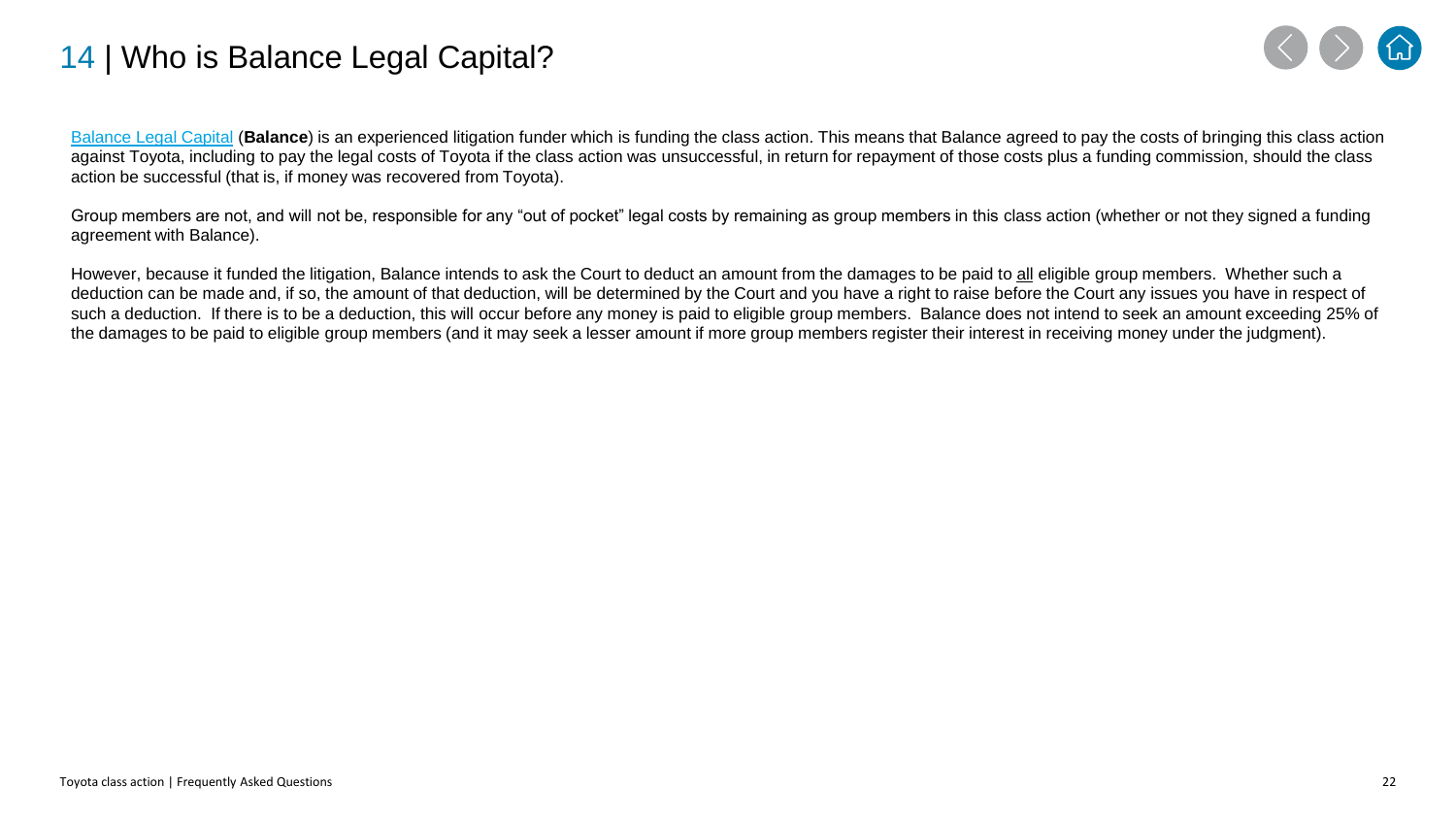#### <span id="page-22-0"></span>15 | Who is Deloitte and what is their role?



[Deloitte](https://www2.deloitte.com/au/en/pages/about-deloitte/articles/home.html) is a one of Australia's leading professional services firm, and provides audit, tax, consulting, risk advisory and financial advisory services.

Deloitte has been engaged by Gilbert + Tobin to provide class action administration and support services, which includes (but is not limited to):

- Deployment of the online Group Member Platform for:
	- Collection, storage and management of Group Member data
	- Group Member registration, claim submission, eligibility and claim assessment
	- Communicating with Group Members regarding the registration process.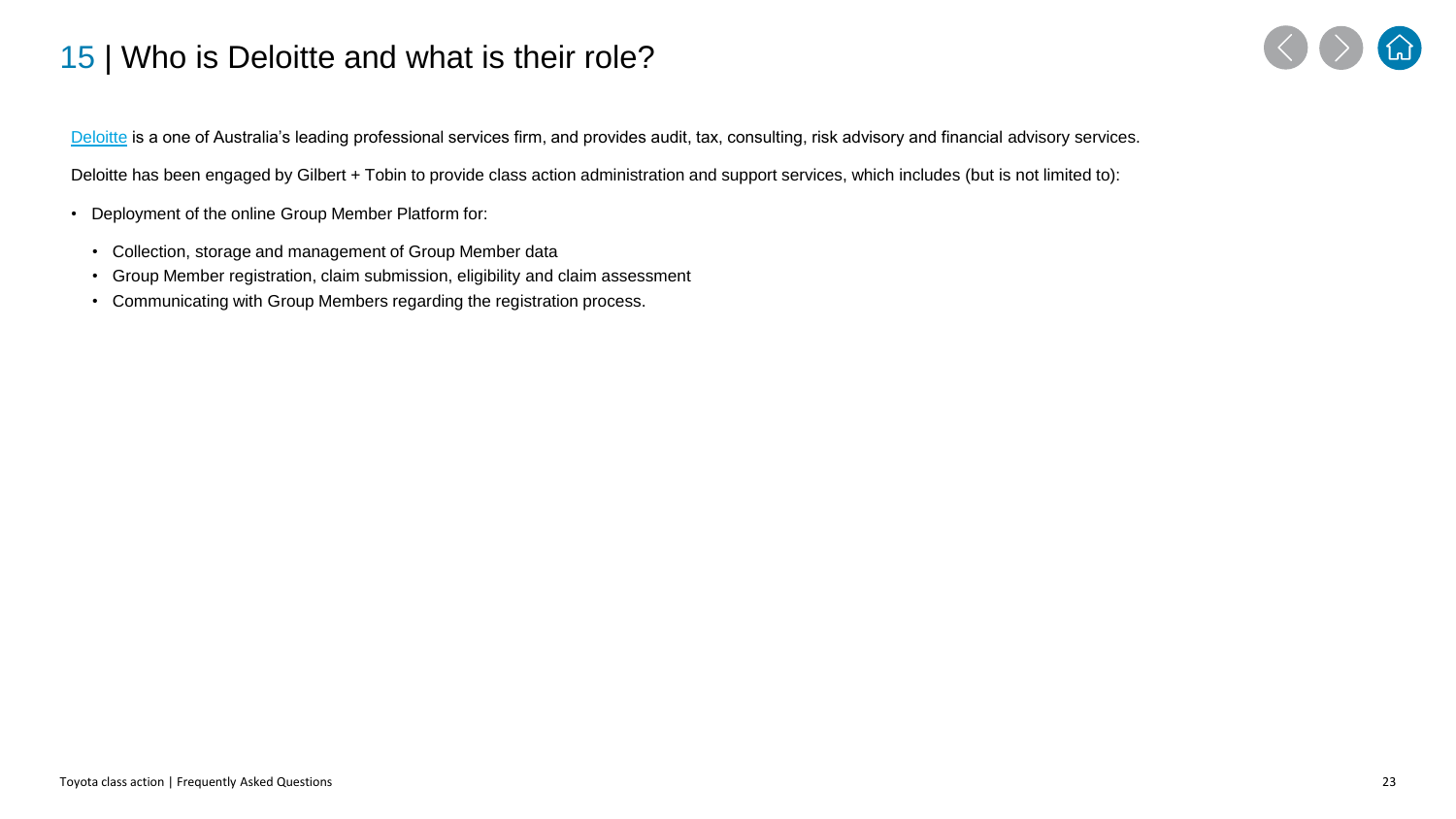# <span id="page-23-0"></span>5 **OTHER QUERIES**

 $\bullet$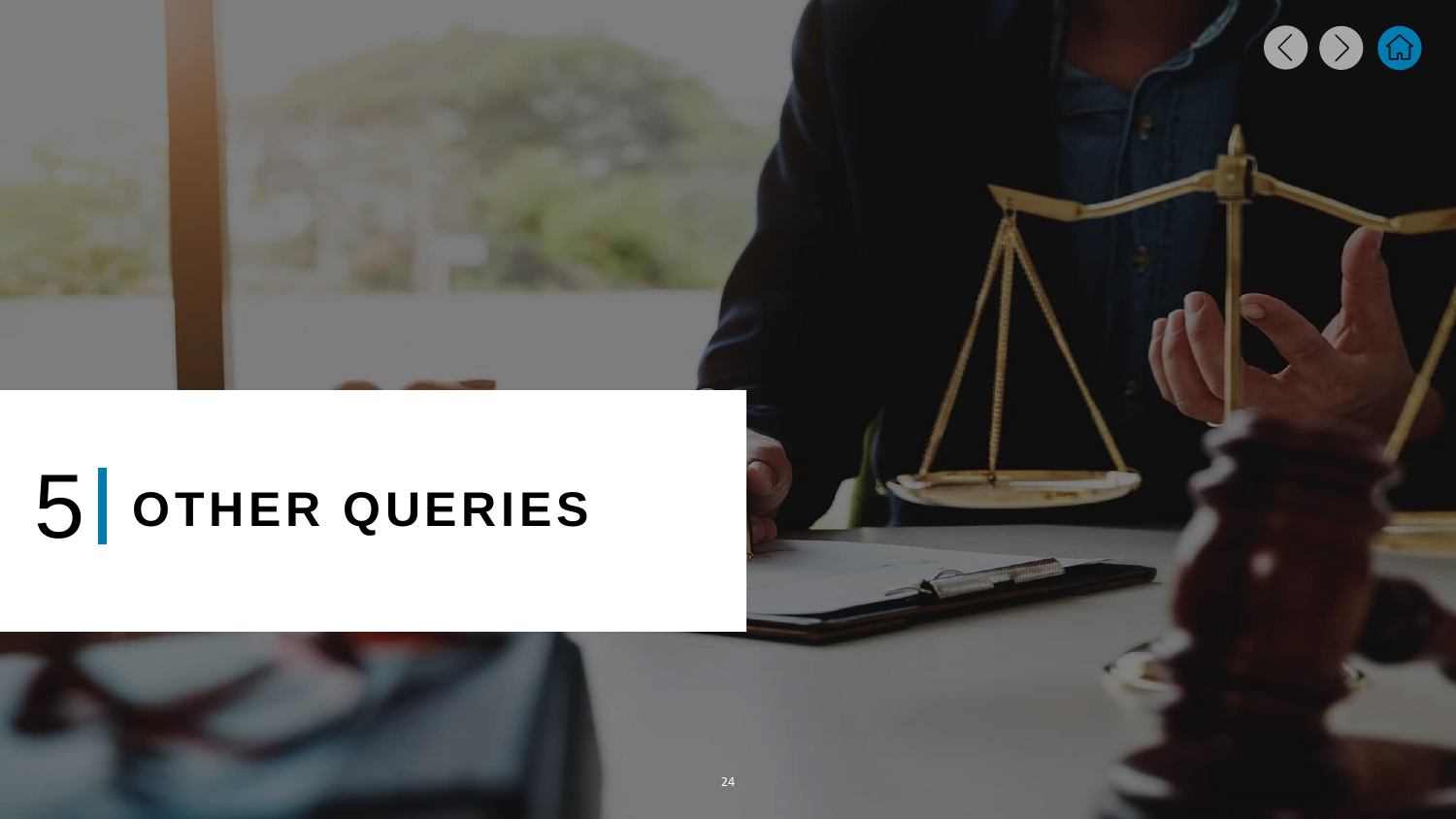## <span id="page-24-0"></span>16 | What will it cost me to become a part of the Toyota class action?



You do not need to pay any "out of pocket" legal fees.

That is because a company called Balance Legal Capital I UK Ltd (**[Balance](https://www.balancelegalcapital.com/)**) agreed to pay the costs of bringing the Toyota class action, including to pay the legal costs of Toyota if the action was unsuccessful, in return for reimbursement of those costs plus a funding commission in the event the class action was successful (that is, if money was recovered from Toyota). Because it funded the litigation, Balance intends to ask the Court to deduct an amount from the damages to be paid to all eligible Group Members. Whether such a deduction can be made and, if so, the amount of that deduction, will be determined by the Court and you have a right to raise before the Court any issues you have in respect of such a deduction. If there is to be a deduction, this will occur before any money is paid to eligible Group Members. Balance does not intend to seek an amount exceeding 25% of the damages to be paid to eligible Group Members (and it may seek a lesser amount if more Group Members register their interest in receiving money under the judgment).

**If you think you are a [group member](#page-8-0) and have not already done so, please register your interest to receive any money to which you may be entitled under the Court's judgment [here.](https://aurestructuring.deloitte-halo.com/toyotaclassaction/)**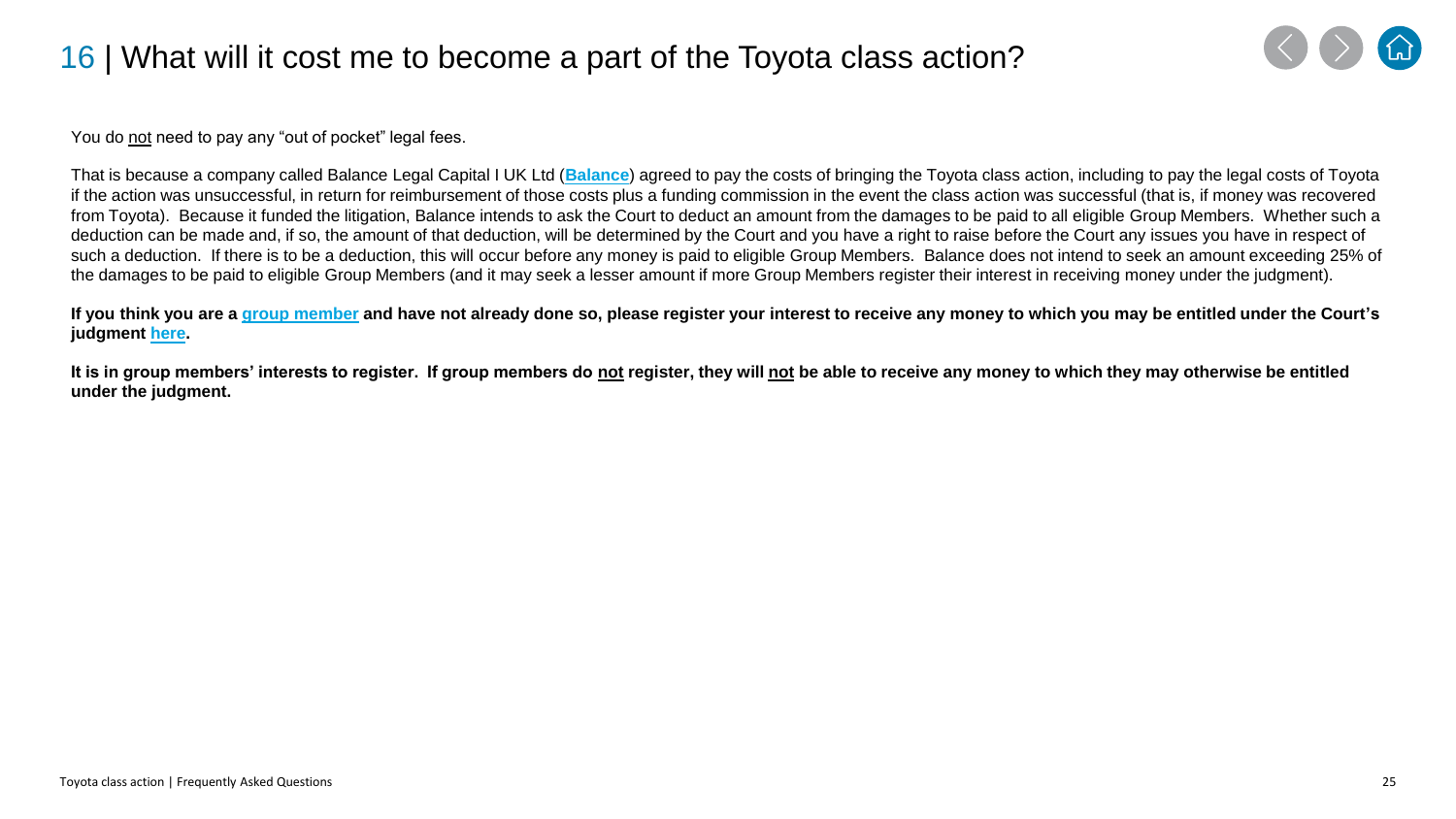#### <span id="page-25-0"></span>17 | What if I opted out of the class action?



The Toyota class action is an "open class action" meaning it was brought by the applicants on their behalf and on behalf of other persons who also own or have owned the affected Toyota vehicles (known as "group members"). The criteria for group members can be found [here](#page-7-0).

In an open class action, any group members who do not wish to participate in the class action must "opt out" of the class action. An Opt Out Notice and Supplementary Opt Out Notice ordered by the Court was previously issued to group members, setting out their options for opting out of the class action. A copy is available [here.](https://www.toyotaclassaction.com.au/wp-content/uploads/2021/01/Supplementary-Electronic-notice.pdf)

The deadline for opting out of the class action has now passed.

If you did not opt out by the deadline, you remain a group member.

If you opted out by the deadline, you are not a group member. You may seek special leave of the Court to opt back into the class action. You should seek independent legal advice should you wish to do so.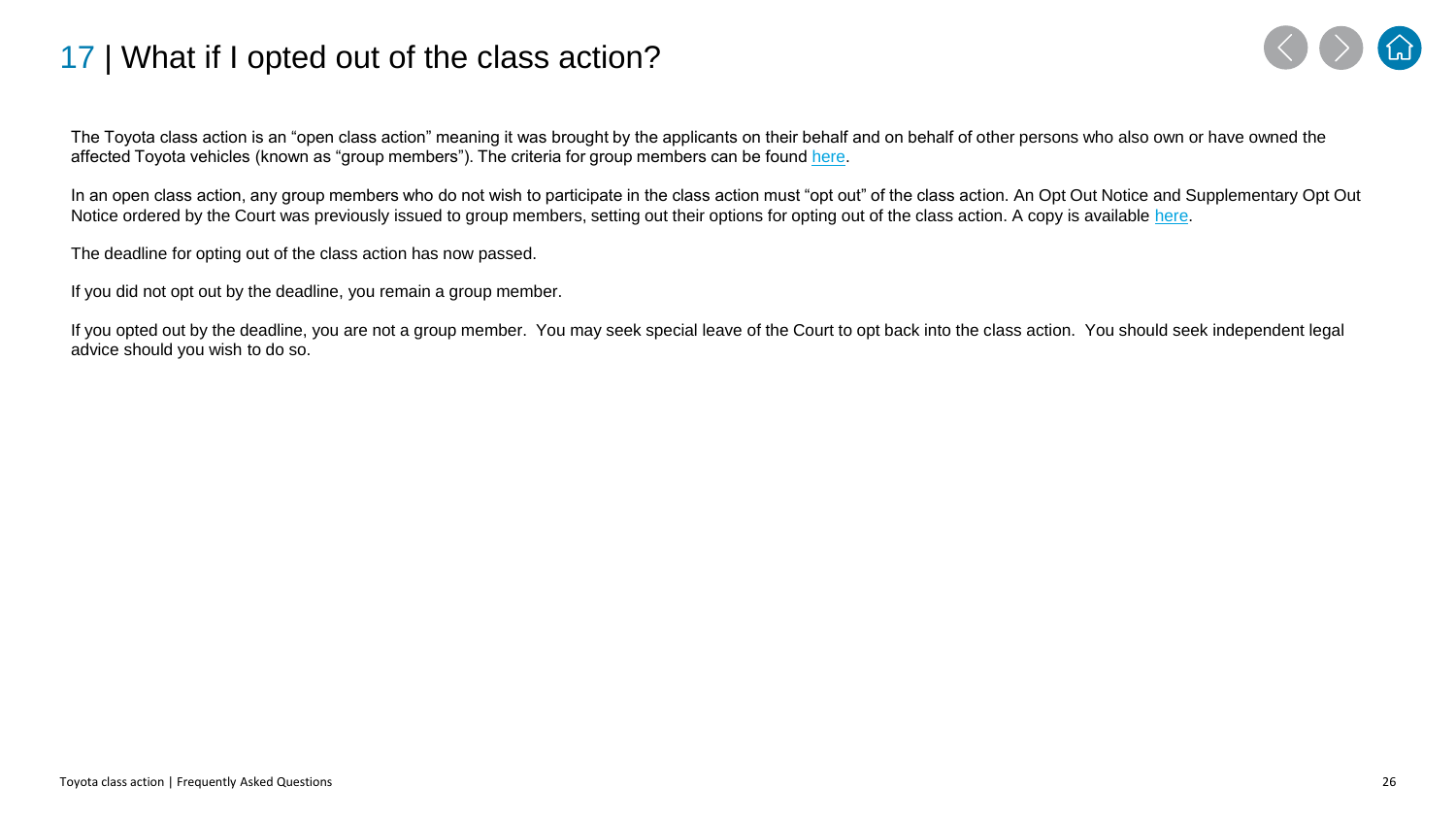#### <span id="page-26-0"></span>18 | How long will the action take?



The class action was commenced in July 2019 and the initial trial concluded in December 2021, with the Court delivering its judgment on 16 May 2022.

The next case management hearing is scheduled for 21 July 2022. At this time (or shortly afterwards), the Court will determine the manner in which the remaining issues in dispute between the parties (including group members' claims for additional damages) will be resolved.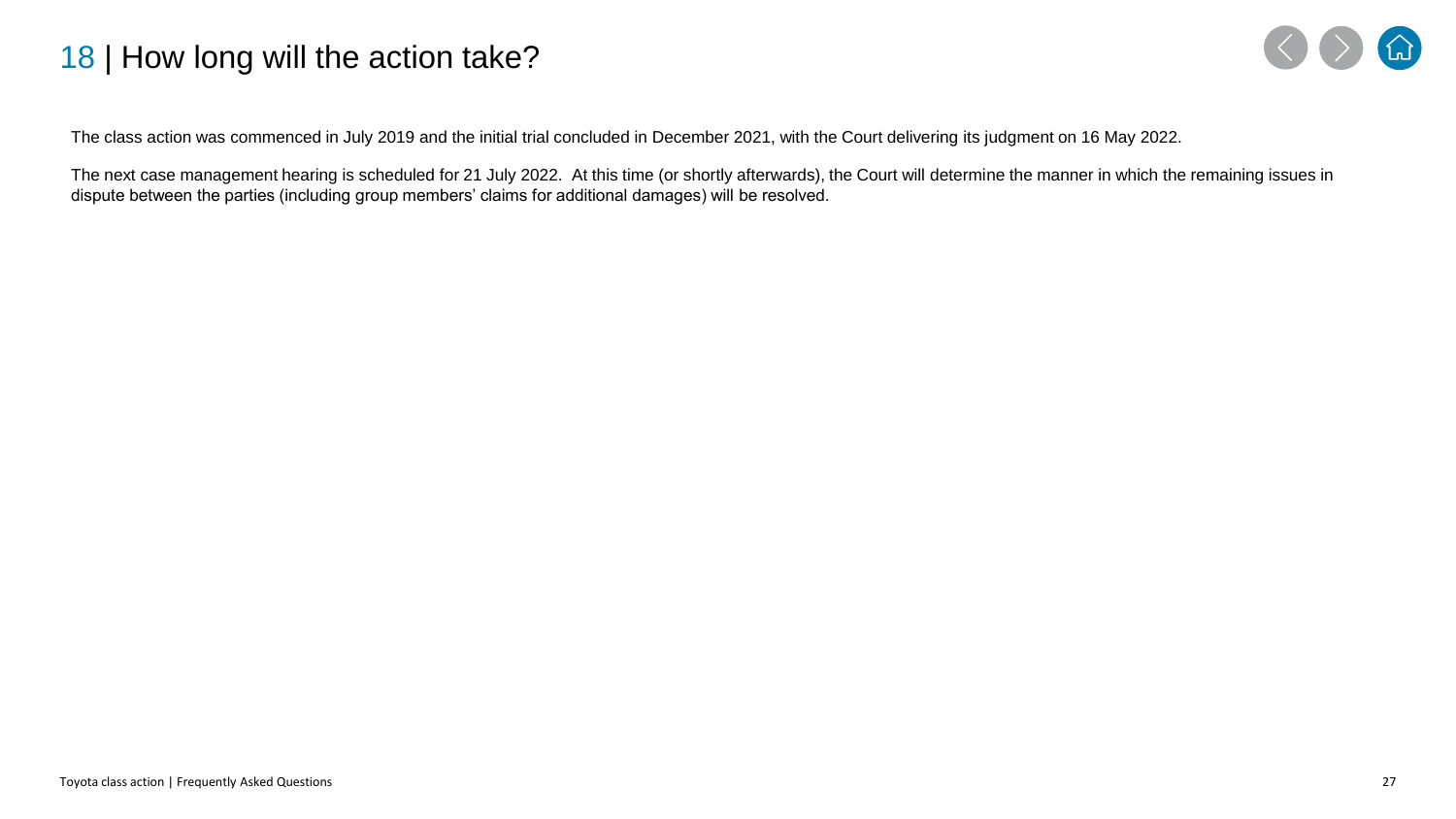#### <span id="page-27-0"></span>19 | What if the warranty applicable to my Relevant Vehicle has expired?



Whether or not your warranty has expired does not impact your ability to participate in the Toyota Class Action. That is, even if your warranty has expired, provided you satisfy the other *eligibility criteria*, you are still a Group Member in the Toyota Class Action.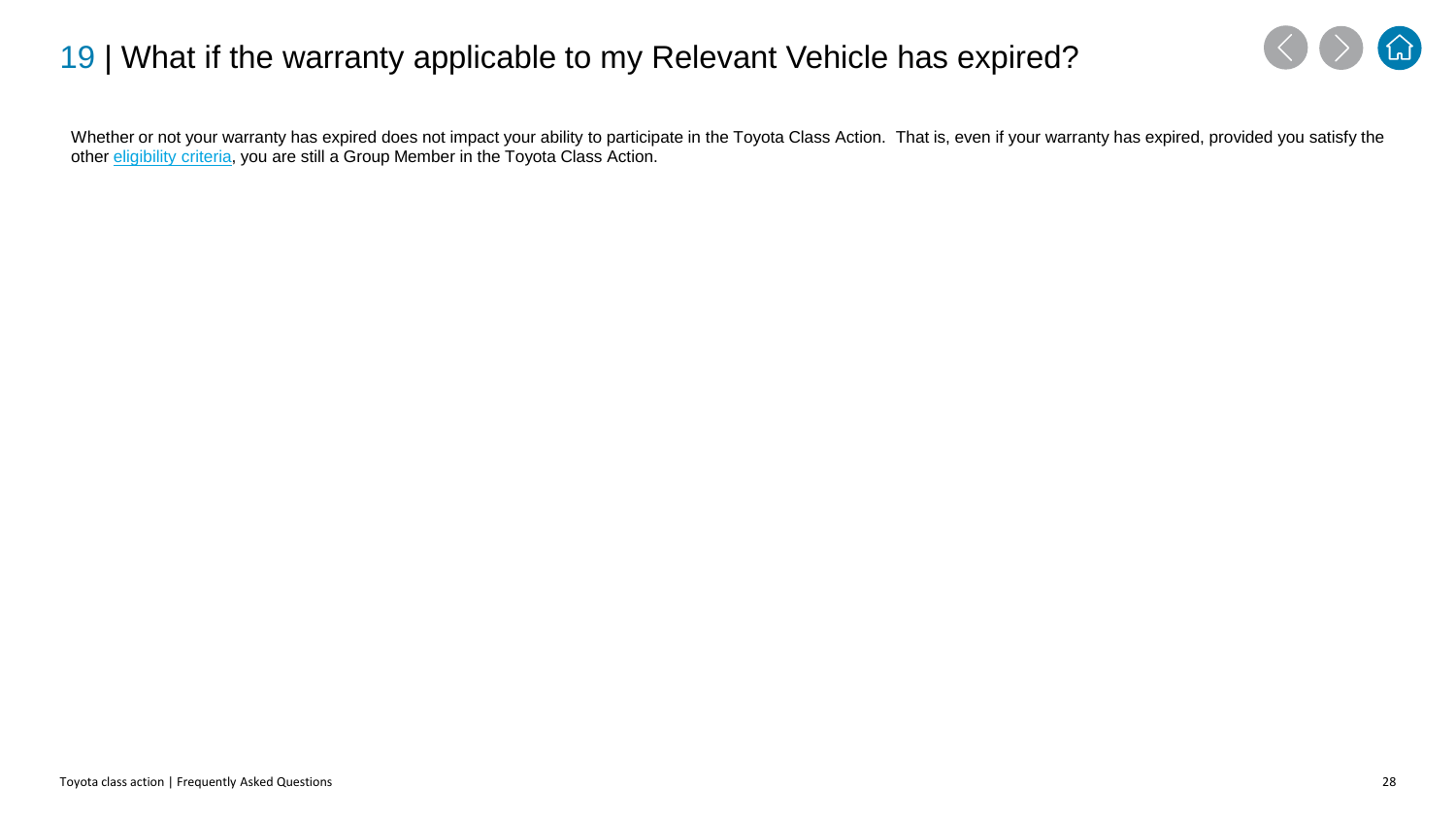## <span id="page-28-0"></span>20 | Does it matter if my Relevant Vehicle was / is financed?



No.

Financing of the vehicle does not affect your ability to be a part of the class action, provided that you meet the [group member criteria.](#page-8-0)

Group members' entitlements to receive compensation for excess financing costs was not determined at the initial trial. However, we are considering how group members may be able to establish their entitlement to receive compensation for excess financing costs and will provide a further update on this topic as soon as we are able to do so (likely following a hearing on 21 July 2022).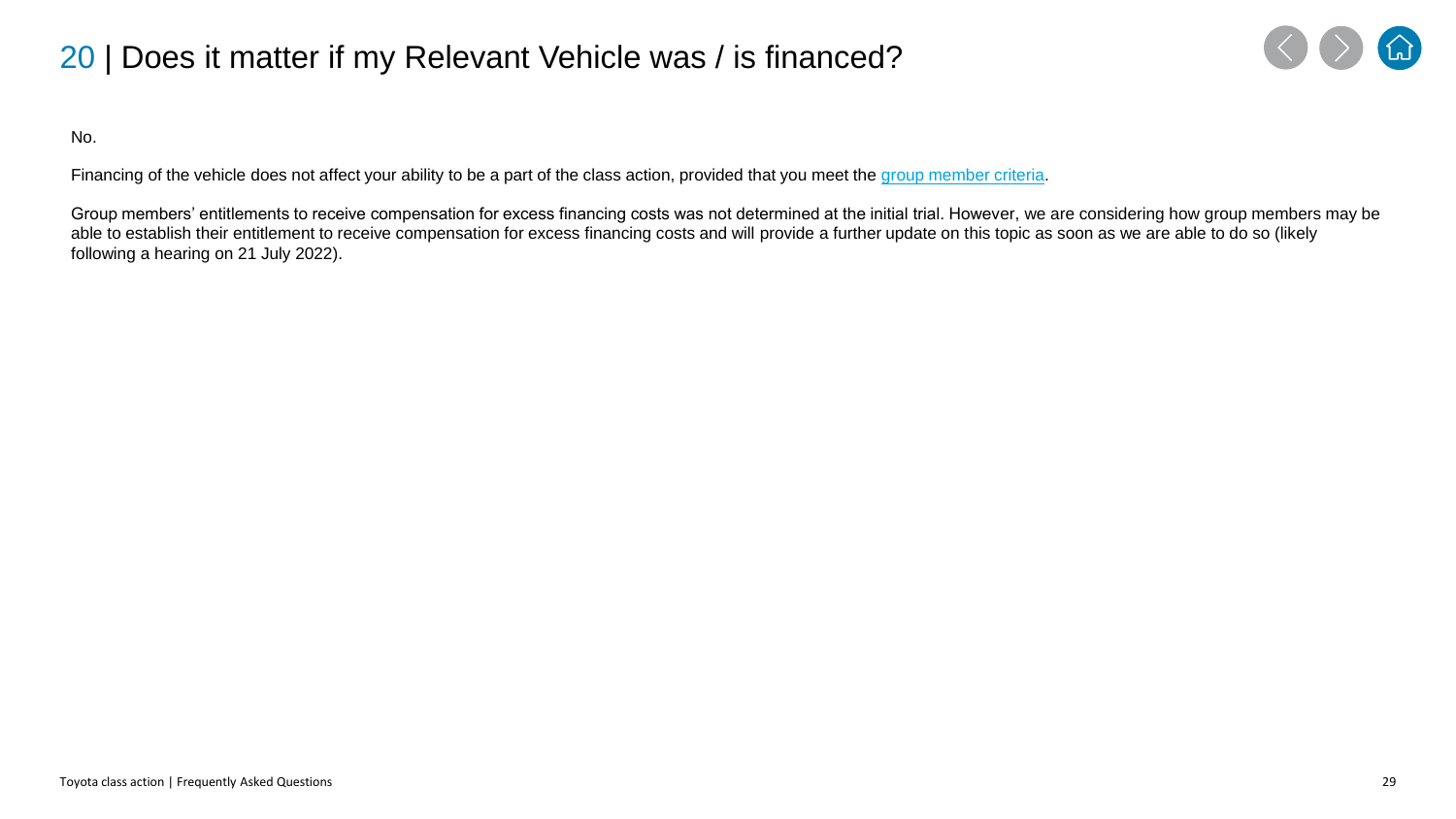### <span id="page-29-0"></span>21 | What if I have not experienced any issues with my Relevant Vehicle?



In its reasons for [judgment](https://www.judgments.fedcourt.gov.au/judgments/Judgments/fca/single/2022/2022fca0344), the Court found that all [Relevant Vehicles](#page-7-0) were not of acceptable quality because of their defective DPF systems. This was so even if the consequences of the defective DPF system had not yet manifested in some vehicles.

Pursuant to a [orders](https://www.comcourts.gov.au/file/Federal/P/NSD1210/2019/3864587/event/31060491/document/1945916) made by the Court on 16 May 2022, eligible group members are entitled to be paid money (damages) for the reduction in value of their Relevant Vehicles resulting from those vehicles not being of acceptable quality.

**If you think you are a [group member](#page-8-0) and have not already done so, please register your interest to receive any money to which you may be entitled under the Court's judgment [here.](https://aurestructuring.deloitte-halo.com/toyotaclassaction/)**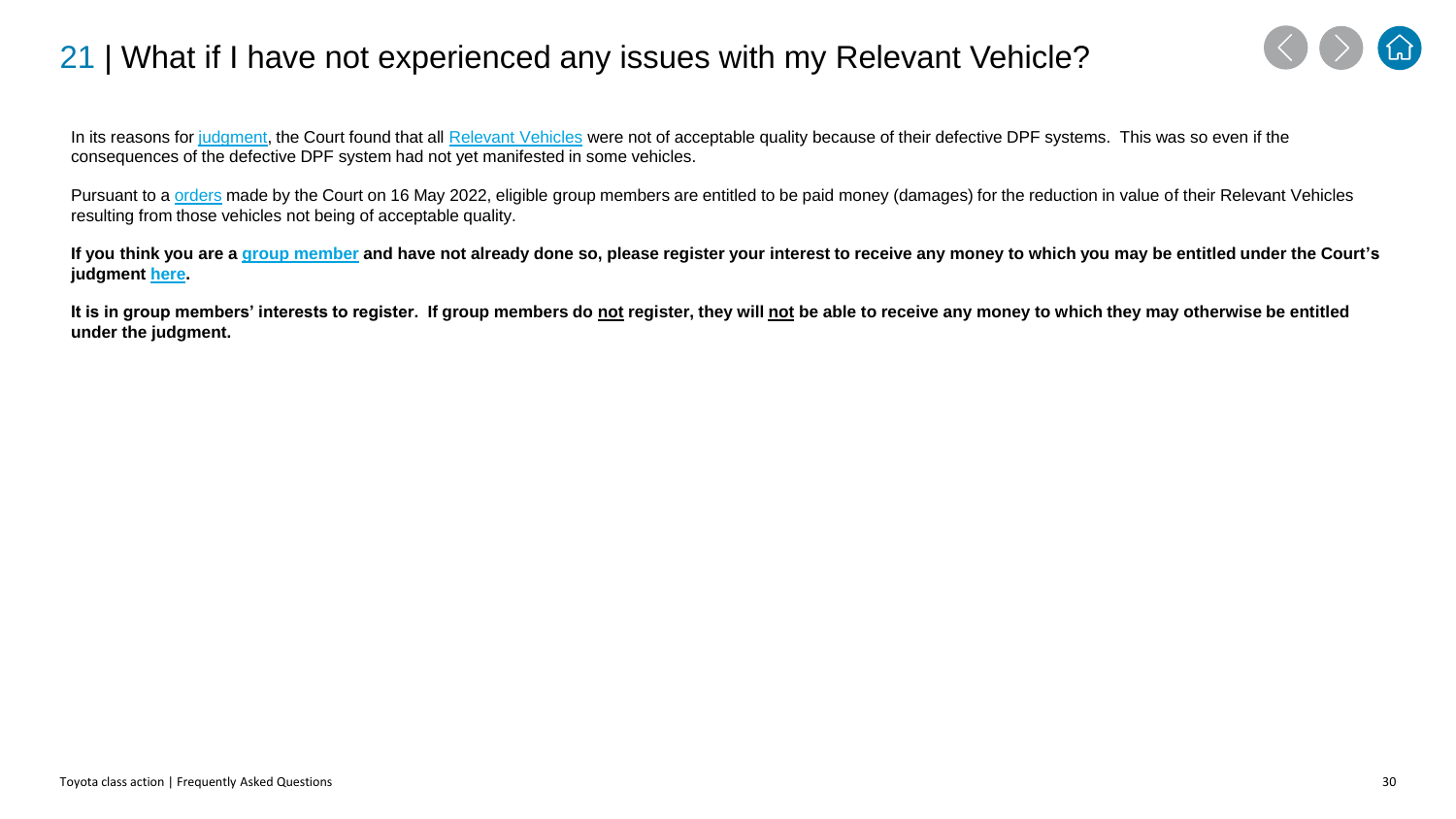#### <span id="page-30-0"></span>22 | Should I have my vehicle serviced?



While the approach you take to servicing your vehicle is a matter for you, having your vehicle serviced at its regular recommended servicing intervals and/or as needed will not impact your eligibility to receive money to which you are entitled under the judgment.

**If you think you are a [group member](#page-8-0) and have not already done so, please register your interest to receive any money to which you may be entitled under the Court's judgment [here.](https://aurestructuring.deloitte-halo.com/toyotaclassaction/)**